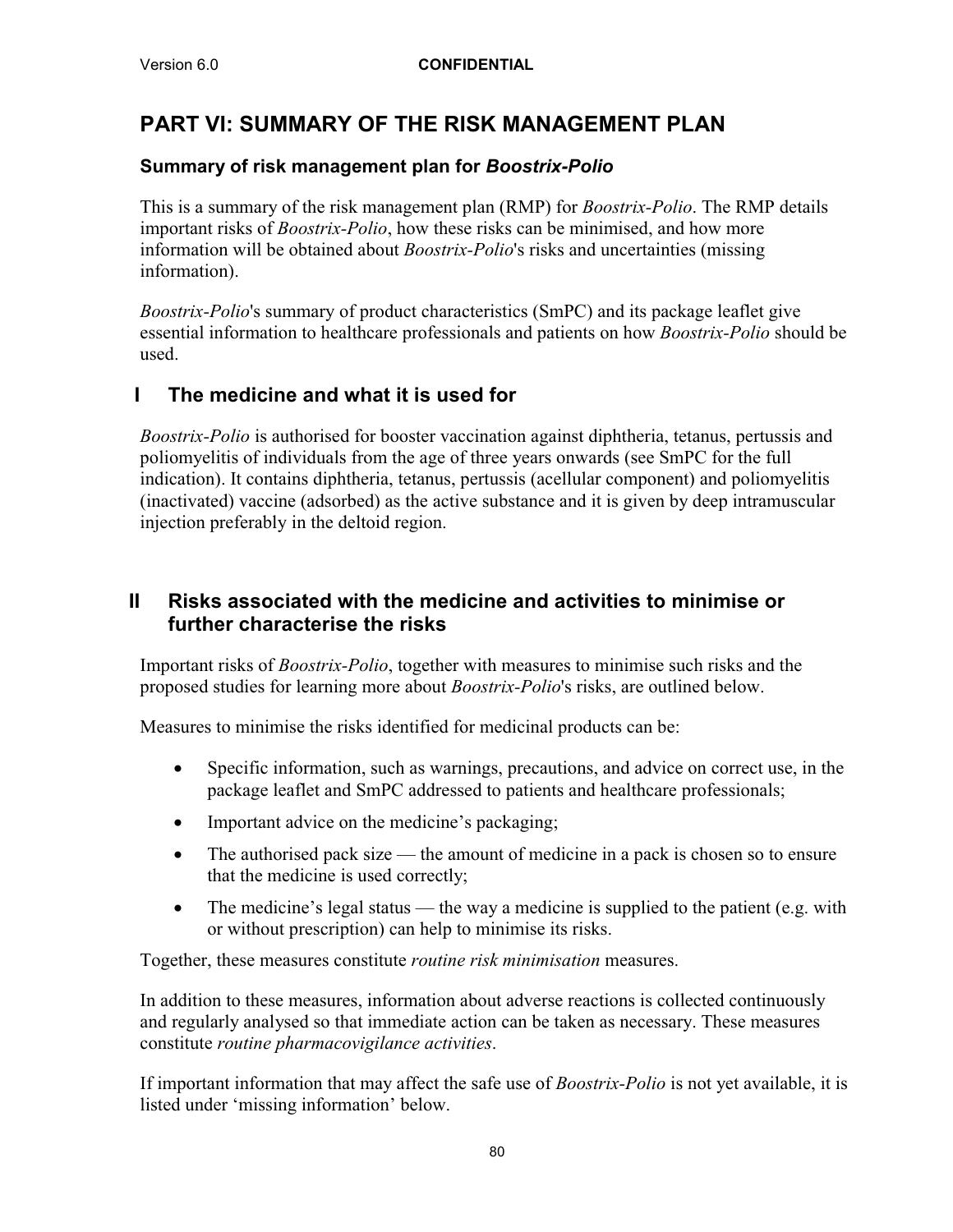## **II.A List of important risks and missing information**

Important risks of *Boostrix-Polio* are risks that need special risk management activities to further investigate or minimise the risk, so that the medicinal product can be safely administered. Important risks can be regarded as identified or potential. Identified risks are concerns for which there is sufficient proof of a link with the use of Polio. Potential risks are concerns for which an association with the use of this medicine is possible based on available data, but this association has not been established yet and needs further evaluation. Missing information refers to information on the safety of the medicinal product that is currently missing and needs to be collected (e.g. on the long-term use of the medicine);

| List of important risks and missing information |                                                                             |  |  |  |  |
|-------------------------------------------------|-----------------------------------------------------------------------------|--|--|--|--|
| Important identified risks                      | <b>None</b>                                                                 |  |  |  |  |
| Important potential risks                       | Blunting (Immune interference)                                              |  |  |  |  |
| Missing information                             | Tdap/Tdap-IPV use in Pregnant women<br>$\bullet$<br>Tdap waning of immunity |  |  |  |  |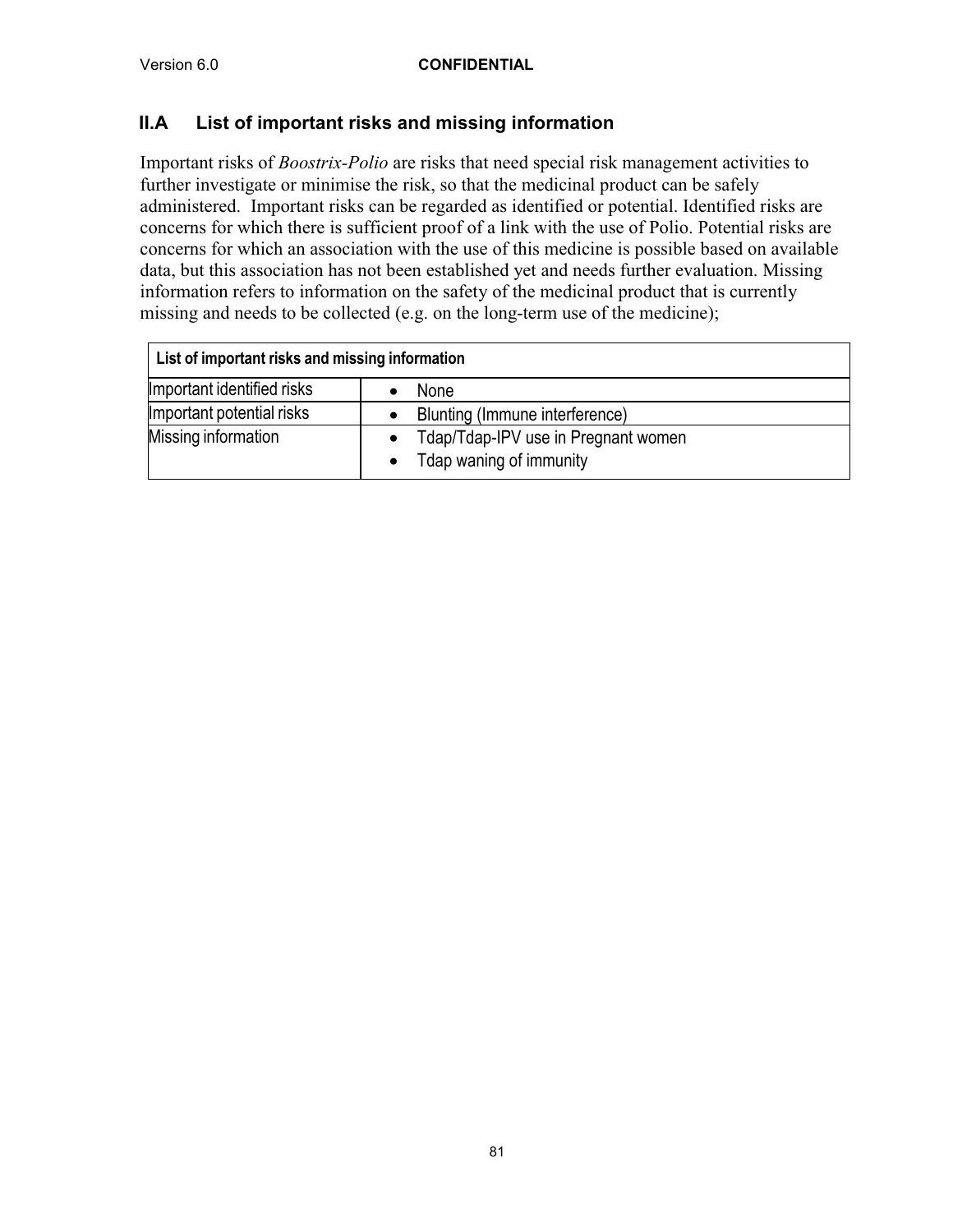# **II.B Summary of important risks**

| Important potential risk: Blunting (Immune interference) |                                                                                                                                                                                                                                                                                                                                                                                                                                                                                                                                                                                                                                                                                                                                                                                                                                                                                                                                                                                                 |  |  |
|----------------------------------------------------------|-------------------------------------------------------------------------------------------------------------------------------------------------------------------------------------------------------------------------------------------------------------------------------------------------------------------------------------------------------------------------------------------------------------------------------------------------------------------------------------------------------------------------------------------------------------------------------------------------------------------------------------------------------------------------------------------------------------------------------------------------------------------------------------------------------------------------------------------------------------------------------------------------------------------------------------------------------------------------------------------------|--|--|
| Evidence for linking the risk to the<br>medicine         | A potential concern raised was whether antibodies elicited by Tdap/Tdap-<br>IPV vaccination during pregnancy and transferred to the foetus could<br>interfere with the immune response to the paediatric vaccines, an<br>outcome referred to as "blunting". This effect was previously described in<br>infants from pregnant women with high antibody titers following whole cell<br>pertussis vaccination.                                                                                                                                                                                                                                                                                                                                                                                                                                                                                                                                                                                     |  |  |
|                                                          | There is scientific evidence showing that high concentrations of maternally<br>acquired antibodies (from pre-pregnancy vaccination or natural infection)<br>interfere with the infant's immune response to vaccination. Nowadays, in<br>the context of dTpa maternal recommendation, higher levels of diphtheria,<br>tetanus and pertussis antibodies were shown to be transferred to the new-<br>born during pregnancy resulting potentially in higher impact on infant<br>vaccination series, as compared with no dTpa /dTpa-IPV vaccination<br>during pregnancy [Maertens K, 2016a; Maertens K, 2016b; Maertens K,<br>2017]. However currently the clinical significance of blunting is unknown<br>and more scientific evidence is still required from large clinical studies to<br>assess the extent and clinical relevance of blunting on infant vaccination<br>series.<br>The mechanisms behind this phenomenon, as well as the factors that<br>trigger it, are not yet fully understood. |  |  |
| Risk factors and risk groups                             | As pertussis has a higher mortality and morbidity among children less<br>than one year that have not yet received all childhood vaccination series,<br>this subpopulation would be considered at higher risk.                                                                                                                                                                                                                                                                                                                                                                                                                                                                                                                                                                                                                                                                                                                                                                                   |  |  |
| Risk minimisation measures                               | Routine risk minimisation measures:<br>To inform the prescriber about the limited clinical information regarding the<br>use of Boostrix in pregnancy and its potential consequence in the offspring,<br>the approved section 4.6 of the EU SmPC "Fertility, pregnancy and lactation"<br>reads as follows:<br>"Limited data indicate that maternal antibodies may reduce the<br>magnitude of the immune response to some vaccines in infants born<br>from mothers vaccinated with Boostrix-Polio during pregnancy. The<br>clinical relevance of this observation is unknown. '<br><b>Additional risk minimisation measures:</b><br>Not required at this moment                                                                                                                                                                                                                                                                                                                                   |  |  |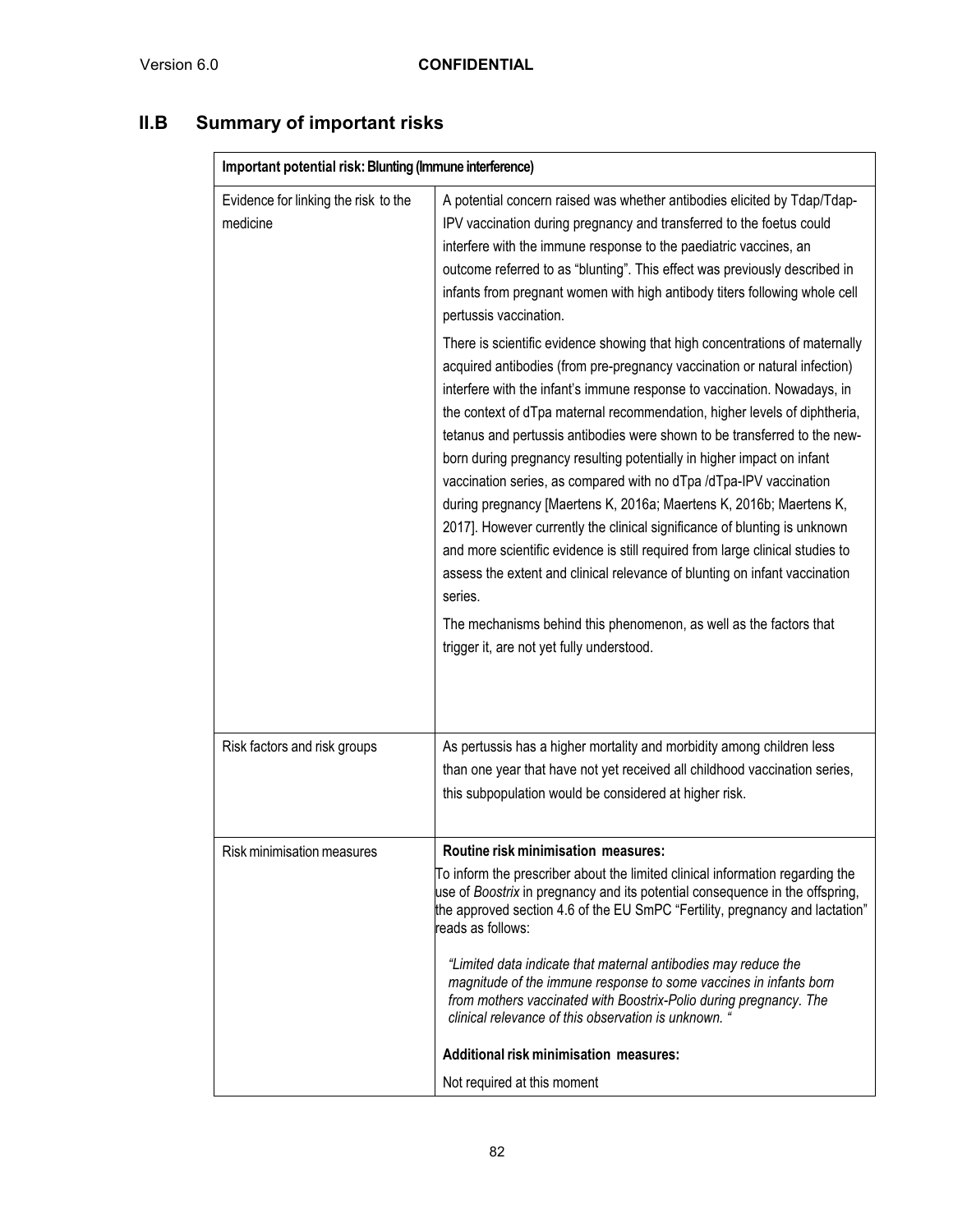| Additional pharmacovigilance | Routine pharmacovigilance activities beyond adverse reactions                                                                                                                                                      |  |  |  |
|------------------------------|--------------------------------------------------------------------------------------------------------------------------------------------------------------------------------------------------------------------|--|--|--|
| activities                   | reporting and signal detection:                                                                                                                                                                                    |  |  |  |
|                              | Plan to monitor scientific evidence on the effectiveness of pertussis<br>maternal immunization to prevent the disease in infants and on the<br>impact of maternal immunization programs on pertussis epidemiology. |  |  |  |
|                              | Additional pharmacovigilance activities:                                                                                                                                                                           |  |  |  |
|                              | There are no specific post-authorization safety studies for Boostrix-Polio,                                                                                                                                        |  |  |  |
|                              | but given the shared antigens, the post-authorization studies of Boostrix<br>are included here:                                                                                                                    |  |  |  |
|                              |                                                                                                                                                                                                                    |  |  |  |
|                              | Ongoing                                                                                                                                                                                                            |  |  |  |
|                              | DTPA (BOOSTRIX)-048 PRI (201330)                                                                                                                                                                                   |  |  |  |
|                              | DTPA (BOOSTRIX)-049 BST: 048 (201334)                                                                                                                                                                              |  |  |  |
|                              |                                                                                                                                                                                                                    |  |  |  |
|                              |                                                                                                                                                                                                                    |  |  |  |
|                              |                                                                                                                                                                                                                    |  |  |  |
|                              |                                                                                                                                                                                                                    |  |  |  |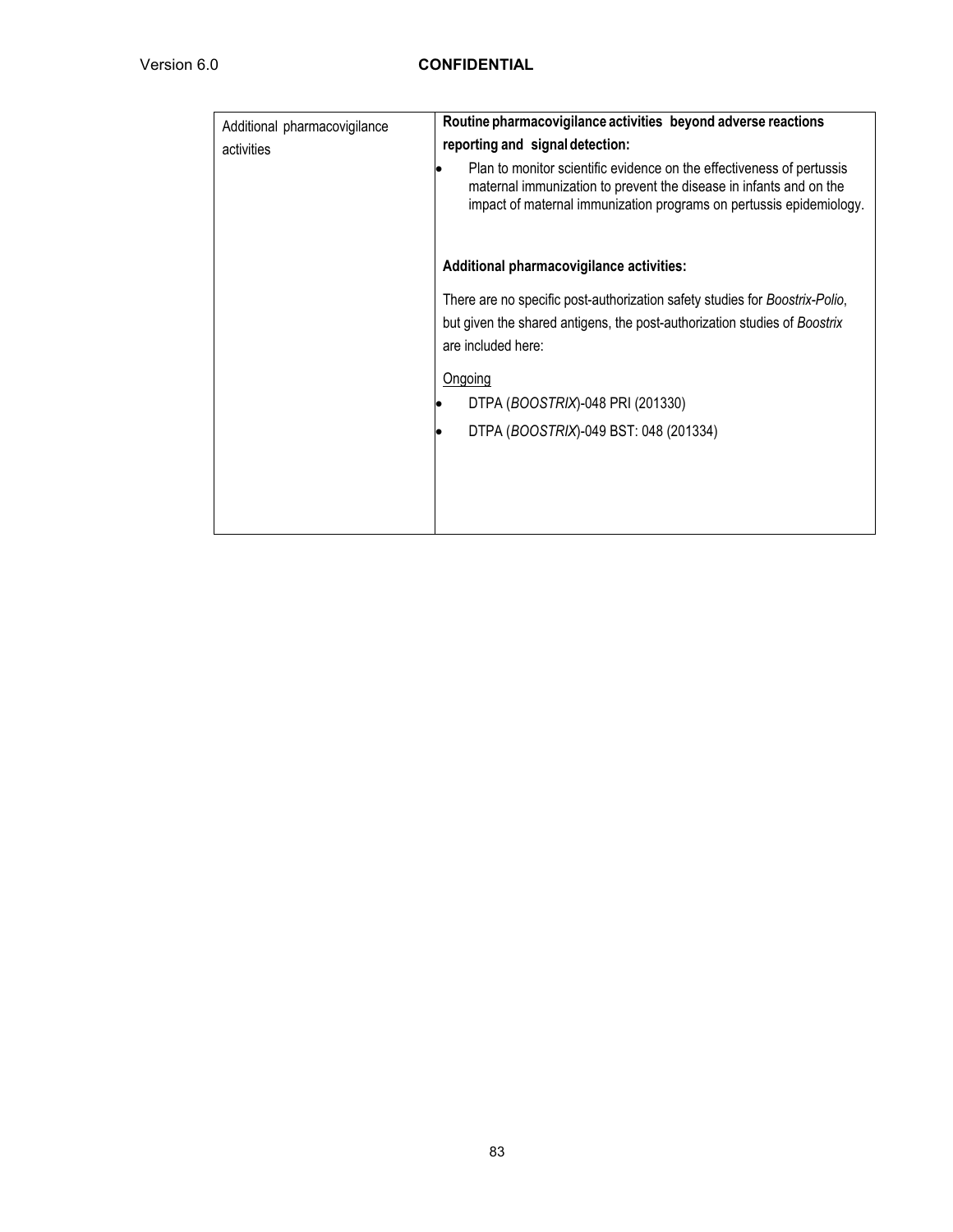| Missing Information: Tdap/Tdap-IPV use in pregnant women |                                                                                                                                                                                                                                                                                                                                                                                                                                                                                                                                                                                                                                                                                                                                                                                                                                                                                                                                                                                                                                                                                                                                                                                                                                                                                                                                                                                                                                                                                                                                                                                         |  |  |  |
|----------------------------------------------------------|-----------------------------------------------------------------------------------------------------------------------------------------------------------------------------------------------------------------------------------------------------------------------------------------------------------------------------------------------------------------------------------------------------------------------------------------------------------------------------------------------------------------------------------------------------------------------------------------------------------------------------------------------------------------------------------------------------------------------------------------------------------------------------------------------------------------------------------------------------------------------------------------------------------------------------------------------------------------------------------------------------------------------------------------------------------------------------------------------------------------------------------------------------------------------------------------------------------------------------------------------------------------------------------------------------------------------------------------------------------------------------------------------------------------------------------------------------------------------------------------------------------------------------------------------------------------------------------------|--|--|--|
| Evidence for linking the risk to the<br>medicine         | Limited data on the safety or immunogenicity of Boostrix-Polio during<br>pregnancy or lactation are available. It is generally accepted that inactivated<br>vaccines pose no risk to the pregnant or lactating women and their child.<br>In response to pertussis outbreaks, the US was the first country (in 2011) to<br>recommend the use of Tdap in pregnant women who had not been<br>previously vaccinated with Tdap in adulthood. This recommendation updated<br>in 2013 states that women should receive a Tdap vaccination during each<br>pregnancy, irrespective of the woman's prior history of vaccination with Tdap<br>[CDC, 2013] as anti-pertussis antibody levels wane substantially during the<br>first year after vaccination.<br>Following the initial recommendation in the US by the Advisory Committee on<br>Immunization Practices (ACIP) in 2011 [ACIP, 2012], Tdap immunization<br>programs for pregnant women have been implemented in more than 34<br>countries worldwide. Until very recently, no published or unpublished clinical<br>data on immunogenicity, efficacy, or effectiveness in pregnant women were<br>available since pregnant women have been routinely excluded from clinical<br>trials. However, there are no specific safety concerns or expectations of<br>harm, and use in pregnancy is not contraindicated. But the use of Tdap in<br>pregnancy is considered as missing information regarding the safety profile<br>of Tdap in pregnant women and the effect of it on the foetus.<br>Pregnant and lactating women and their offspring. |  |  |  |
| Risk factors and risk groups                             |                                                                                                                                                                                                                                                                                                                                                                                                                                                                                                                                                                                                                                                                                                                                                                                                                                                                                                                                                                                                                                                                                                                                                                                                                                                                                                                                                                                                                                                                                                                                                                                         |  |  |  |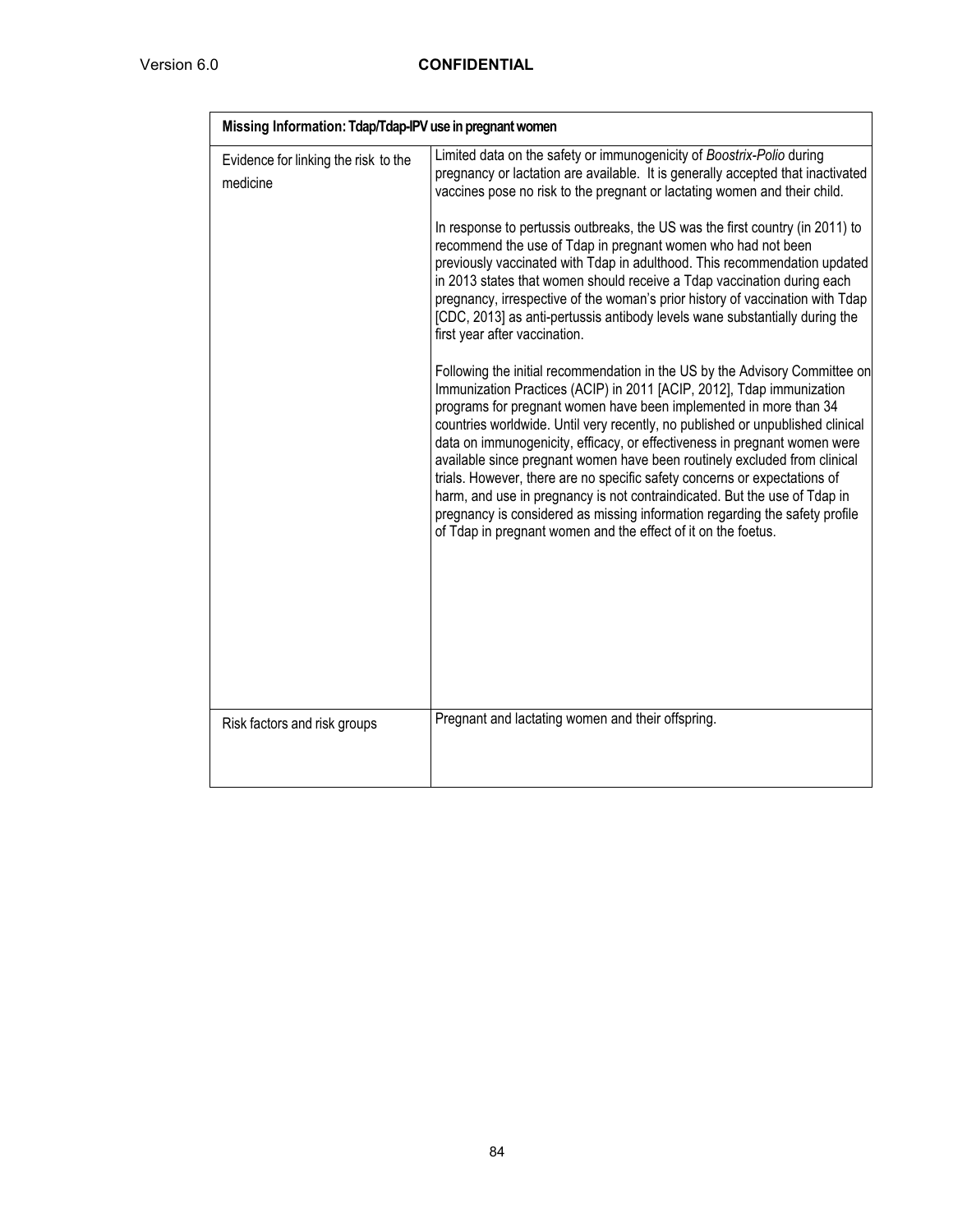| Risk minimisation measures | Routine risk minimisation measures:                                                                                                                                                                                                                                                                                                                                                                                                                          |  |  |  |
|----------------------------|--------------------------------------------------------------------------------------------------------------------------------------------------------------------------------------------------------------------------------------------------------------------------------------------------------------------------------------------------------------------------------------------------------------------------------------------------------------|--|--|--|
|                            | To inform the prescriber about the current safety information regarding the<br>use of Boostrix-Polio in pregnancy, the approved section 4.6 of the EU<br>SmPC "Fertility, pregnancy and lactation" reads as follows:                                                                                                                                                                                                                                         |  |  |  |
|                            | Pregnancy:                                                                                                                                                                                                                                                                                                                                                                                                                                                   |  |  |  |
|                            | Safety data from a prospective observational study where Boostrix (dTpa<br>component of Boostrix-Polio) was administered to pregnant women during<br>the third trimester (793 pregnancy outcomes) as well as data from passive<br>surveillance where pregnant women were exposed to Boostrix-Polio or to<br>Boostrix in the 3rd and 2nd trimester have shown no vaccine related adverse<br>effect on pregnancy or on the health of the foetus/newborn child. |  |  |  |
|                            | The use of Boostrix-Polio may be considered during the third trimester of<br>pregnancy.                                                                                                                                                                                                                                                                                                                                                                      |  |  |  |
|                            | Human data from prospective clinical studies on the use of Boostrix-Polio<br>during the first and second trimester of pregnancy are not available.<br>However, as with other inactivated vaccines, it is not expected that<br>vaccination with Boostrix-Polio harms the foetus at any trimester of<br>pregnancy. The benefits versus the risks of administering Boostrix-Polio<br>during pregnancy should be carefully evaluated.                            |  |  |  |
|                            | Animal studies do not indicate direct or indirect harmful effects with respect<br>to pregnancy, embryonal/foetal development, parturition or post-natal<br>development (see section 5.3 of EU SmPC).                                                                                                                                                                                                                                                         |  |  |  |
|                            | Limited data indicate that maternal antibodies may reduce the magnitude of<br>the immune response to some vaccines in infants born from mothers<br>vaccinated with Boostrix-Polio during pregnancy. The clinical relevance of<br>this observation is unknown.                                                                                                                                                                                                |  |  |  |
|                            | Breastfeeding:                                                                                                                                                                                                                                                                                                                                                                                                                                               |  |  |  |
|                            | The effect of administration of Boostrix-Polio during lactation has not been<br>assessed. Nevertheless, as Boostrix-Polio contains toxoids or inactivated<br>antigens, no risk to the breastfed infant should be expected. The benefits<br>versus the risk of administering Boostrix-Polio to breastfeeding women<br>should carefully be evaluated by the healthcare providers.                                                                              |  |  |  |
|                            | Fertility:                                                                                                                                                                                                                                                                                                                                                                                                                                                   |  |  |  |
|                            | No human data from prospective clinical studies are available. Animal<br>studies do not indicate direct or indirect harmful effects with respect to female<br>fertility (see section 5.3 of EU SmPC).                                                                                                                                                                                                                                                        |  |  |  |
|                            | <b>Additional risk minimisation measures:</b>                                                                                                                                                                                                                                                                                                                                                                                                                |  |  |  |
|                            | Not required at this moment                                                                                                                                                                                                                                                                                                                                                                                                                                  |  |  |  |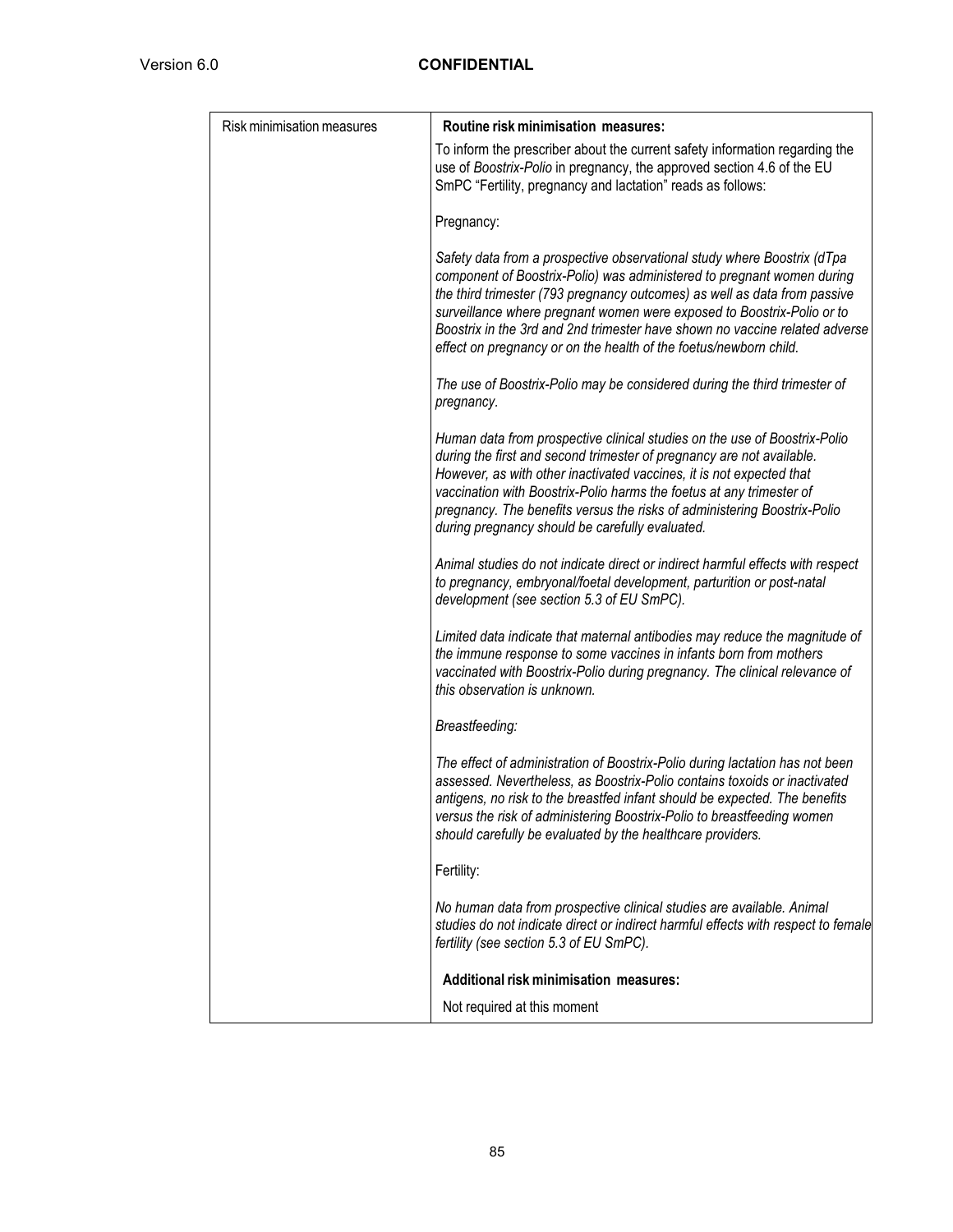| Additional pharmacovigilance | Routine pharmacovigilance activities beyond adverse reactions               |  |  |  |  |  |
|------------------------------|-----------------------------------------------------------------------------|--|--|--|--|--|
| activities                   | reporting and signal detection:                                             |  |  |  |  |  |
|                              | None                                                                        |  |  |  |  |  |
|                              |                                                                             |  |  |  |  |  |
|                              | Additional pharmacovigilance activities:                                    |  |  |  |  |  |
|                              | There are no specific post-authorization safety studies for Boostrix-Polio, |  |  |  |  |  |
|                              | but given the shared antigens, the post-authorization studies of Boostrix   |  |  |  |  |  |
|                              | are included here:                                                          |  |  |  |  |  |
|                              | Ongoing                                                                     |  |  |  |  |  |
|                              | DTPA (BOOSTRIX)-047 (116945)                                                |  |  |  |  |  |
|                              | DTPA (BOOSTRIX)-048 PRI (201330)<br>$\bullet$                               |  |  |  |  |  |
|                              | DTPA (BOOSTRIX)-049 BST: 048 (201334)<br>$\bullet$                          |  |  |  |  |  |
|                              | EPI-PERTUSSIS-028 VS US PR (201327)<br>$\bullet$                            |  |  |  |  |  |
|                              | Completed:                                                                  |  |  |  |  |  |
|                              | EPI-PERTUSSIS-037 VS BR (203153)                                            |  |  |  |  |  |
|                              | EPI-PERTUSSIS-025 VS NZ SUPP (201024)<br>٠                                  |  |  |  |  |  |
|                              |                                                                             |  |  |  |  |  |
|                              |                                                                             |  |  |  |  |  |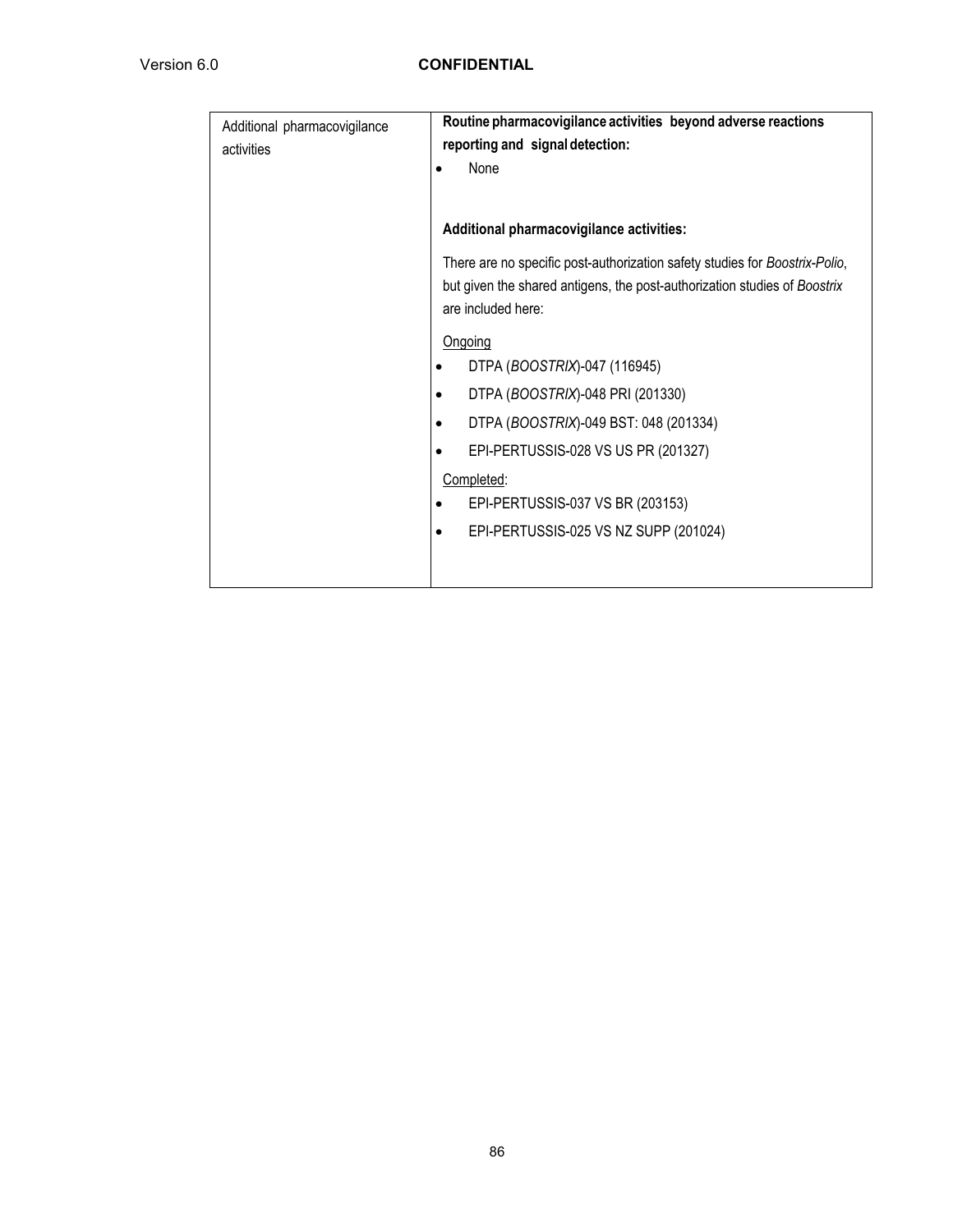| Missing information: Tdap waning of immunity     |                                                                                                                                                                                                                                                                                                                                                                                                                                                                                                                                                                                                                                                                                                                                                                                                                                                                                                                                                                                                                                                                                                                                                                                                  |  |  |  |
|--------------------------------------------------|--------------------------------------------------------------------------------------------------------------------------------------------------------------------------------------------------------------------------------------------------------------------------------------------------------------------------------------------------------------------------------------------------------------------------------------------------------------------------------------------------------------------------------------------------------------------------------------------------------------------------------------------------------------------------------------------------------------------------------------------------------------------------------------------------------------------------------------------------------------------------------------------------------------------------------------------------------------------------------------------------------------------------------------------------------------------------------------------------------------------------------------------------------------------------------------------------|--|--|--|
| Evidence for linking the risk to the<br>medicine | Recently a resurgence of pertussis has been observed in various<br>countries, including those considered to achieve a high coverage of Tdap<br>and full antigen content-DTPa. This has included children less than one<br>year of age, who are at highest risk of mortality and sequelae from<br>pertussis. Whilst previously adolescents and adults rarely presented with<br>pertussis, cases in this age group are also now increasingly being<br>detected suggesting an epidemiological shift towards these older ages,<br>especially in United States, Europe and Australia [ACIP, 2013, CDC,<br>2013]. Waning of immunity by acellular pertussis vaccines has been<br>proposed as a potential explanatory factor for these outbreaks. Large<br>observational studies have demonstrated that Tdap protection wanes<br>within 2-4 years in adolescents [Acosta AM, 2015] and does not protect<br>against outbreaks. Furthermore, conclusions from systematic reviews<br>show that the short-term protective effect against WHO-defined pertussis<br>in young children was lower for currently available acellular pertussis<br>vaccines than whole cell pertussis vaccines [Fulton TR, 2016]. |  |  |  |
| Risk factors and risk groups                     | The waning of immunity could lead to an increase of susceptible<br>individuals and favor the occurrence of pertussis outbreaks, therefore<br>increasing the burden of disease by both morbidity and mortality increase.                                                                                                                                                                                                                                                                                                                                                                                                                                                                                                                                                                                                                                                                                                                                                                                                                                                                                                                                                                          |  |  |  |
| Risk minimisation measures                       | Routine risk minimisation measures:                                                                                                                                                                                                                                                                                                                                                                                                                                                                                                                                                                                                                                                                                                                                                                                                                                                                                                                                                                                                                                                                                                                                                              |  |  |  |
|                                                  | Section 4.4 'Special warnings and precautions for use' of the EU SmPC<br>states: "As with any vaccine, a protective immune response may not be<br>elicited in all vaccinees"                                                                                                                                                                                                                                                                                                                                                                                                                                                                                                                                                                                                                                                                                                                                                                                                                                                                                                                                                                                                                     |  |  |  |
|                                                  | Section 4.2 "posology" of the EU SmPC:                                                                                                                                                                                                                                                                                                                                                                                                                                                                                                                                                                                                                                                                                                                                                                                                                                                                                                                                                                                                                                                                                                                                                           |  |  |  |
|                                                  | "Repeat vaccination against diphtheria, tetanus, pertussis and poliomyelitis<br>should be performed at intervals as per official recommendations".                                                                                                                                                                                                                                                                                                                                                                                                                                                                                                                                                                                                                                                                                                                                                                                                                                                                                                                                                                                                                                               |  |  |  |
|                                                  | Additional risk minimisation measures:<br>Not required at this moment                                                                                                                                                                                                                                                                                                                                                                                                                                                                                                                                                                                                                                                                                                                                                                                                                                                                                                                                                                                                                                                                                                                            |  |  |  |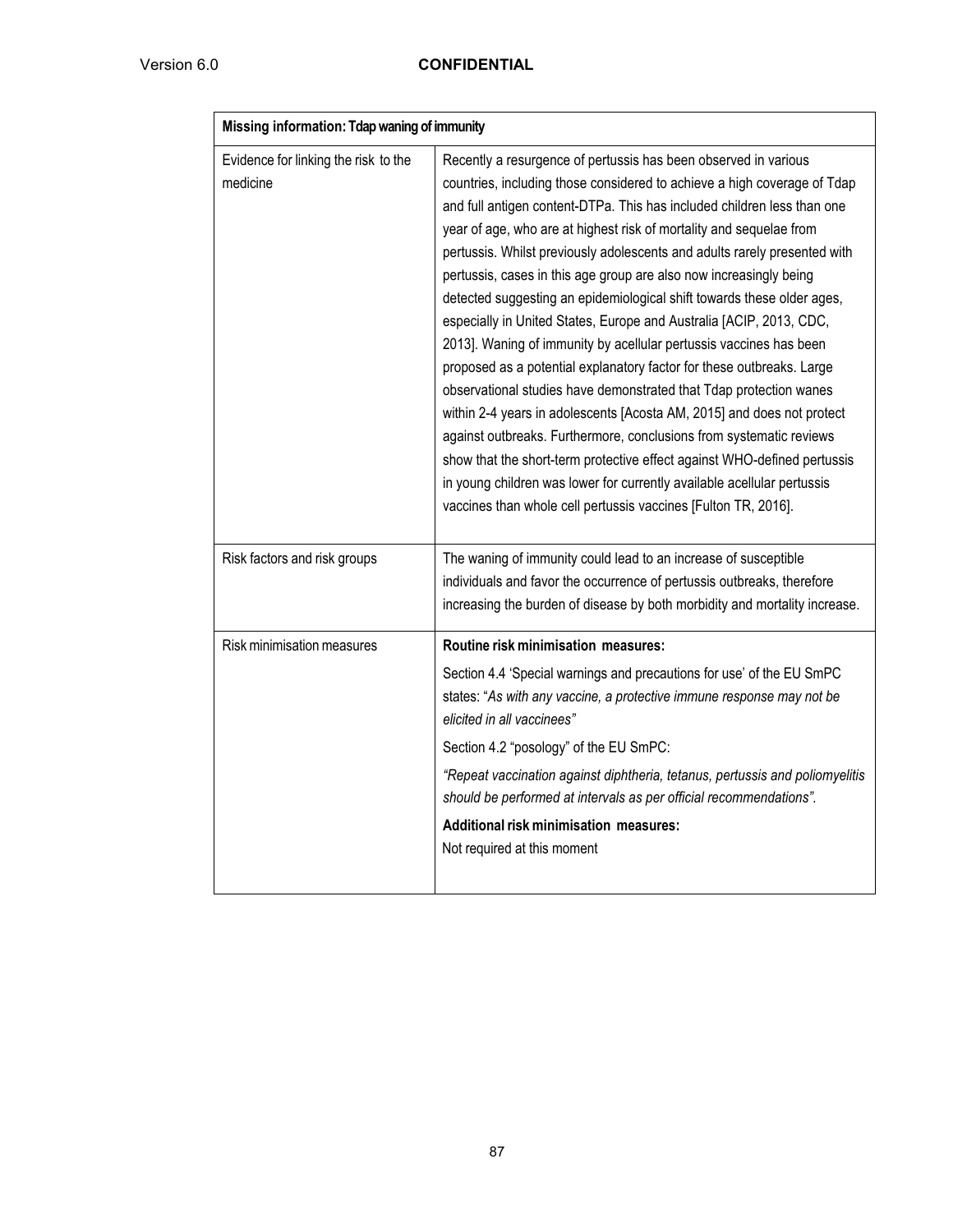| Additional pharmacovigilance<br>activities | Routine pharmacovigilance activities beyond adverse reactions<br>reporting and signal detection:<br>Targeted follow up questionnaire for vaccination failure / lack of efficacy in<br>DTP vaccines |
|--------------------------------------------|----------------------------------------------------------------------------------------------------------------------------------------------------------------------------------------------------|
|                                            | Additional pharmacovigilance activities:<br>None<br>See section II.C of this summary for an overview of the post-authorisation<br>development plan.                                                |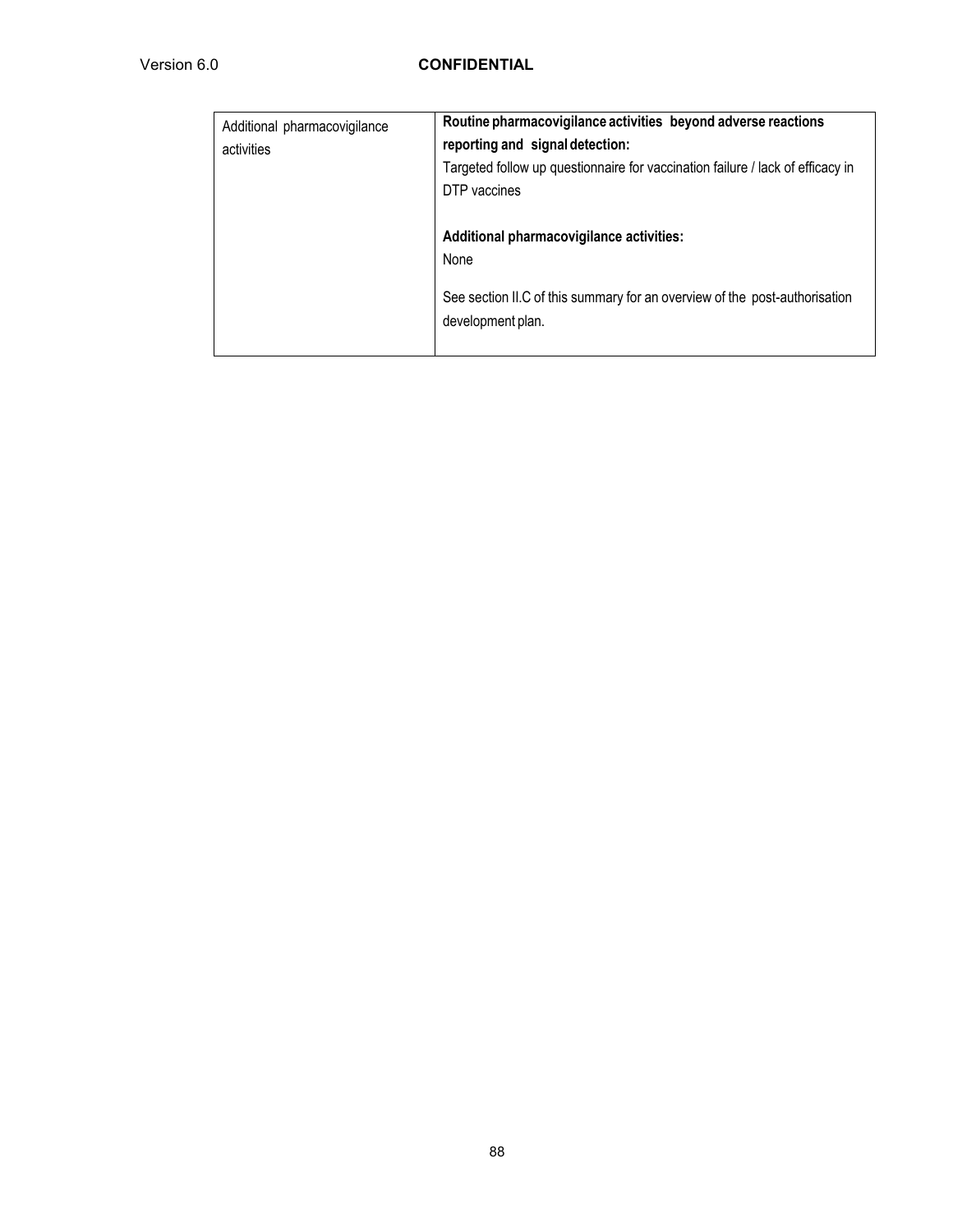## **II.C Post-authorisation development plan**

## **II.C.1 Studies which are conditions of the marketing authorisation**

There are no studies which are conditions of the marketing authorisation or specific obligation of *Boostrix-Polio*.

### **II.C.2 Other studies in post-authorisation development plan**

There are no post-authorization studies with *Boostrix-Polio*. The clinical studies with *Boostrix-Polio* are already concluded at data lock point of this report. The studies listed below are part of the pharmacovigilance plan of *Boostrix*, but as the antigens and components of *Boostrix* and *Boostrix-Polio* are the same besides the *Poliomyelitis* antigens, GSK considers this information important regarding both products.

| <b>Study/Activity</b><br>(including<br>study<br>number) | <b>Objectives</b>                                                                                                                                                                                                               | <b>Safety</b><br>concerns/efficacy<br>issue addressed     | <b>Status</b> | Planned date<br>for<br>submission<br>οf<br>(interim and) final<br>study results |
|---------------------------------------------------------|---------------------------------------------------------------------------------------------------------------------------------------------------------------------------------------------------------------------------------|-----------------------------------------------------------|---------------|---------------------------------------------------------------------------------|
| <b>DTPA</b><br>(BOOSTRIX)-<br>047] (116945)             | A Phase IV,<br>observer-blind,<br>randomised,<br>cross-over,<br>placebo-<br>controlled,<br>multicentre<br>study to assess<br>the<br>immunogenicity<br>and safety of a<br>single dose of<br><i>Boostrix</i> in<br>pregnant women | Tdap use in<br>pregnant women<br>(missing<br>information) | Active        | Forecast dates as<br>regards the Final<br>report Submission:<br>Q4 2019         |
| <b>DTPA</b><br>(BOOSTRIX)-<br>048 PRI<br>(201330)       | A phase IV,<br>open-label, non-<br>randomised,<br>multicentre<br>study to assess<br>the<br>immunogenicity<br>and safety of<br>Infanrix hexa<br>administered as<br>primary<br>vaccination in<br>healthy infants                  | <b>Blunting</b><br>(potential risk)                       | Active        | Forecast dates as<br>regards the Final<br>report Submission:<br>Q4 2019         |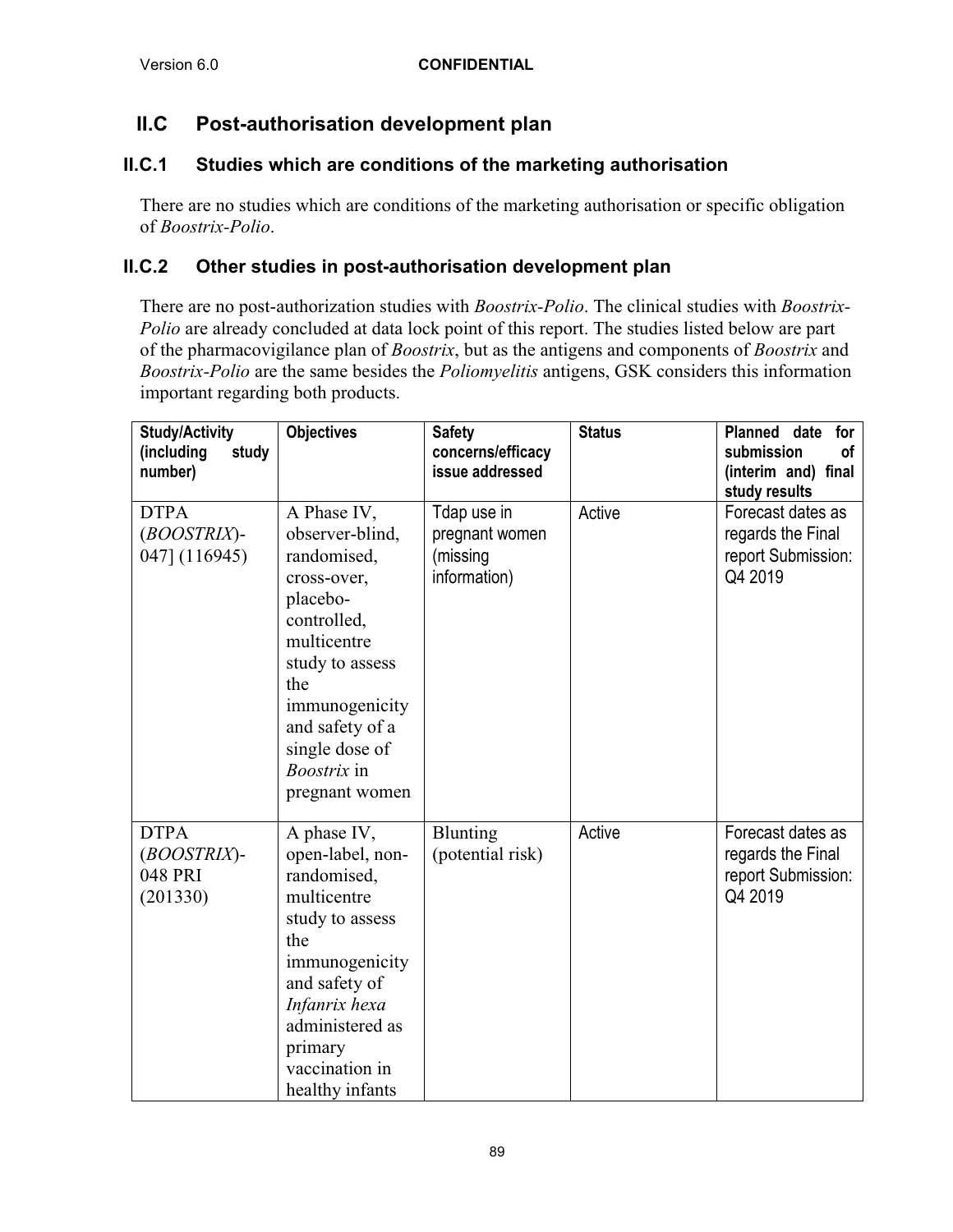|                                                                                                     | born to mothers<br>vaccinated with<br><i>Boostrix</i> during<br>pregnancy or<br>immediately<br>post-delivery.                                                                                                                                                                                           |                                                           |           |                                                                                                                      |
|-----------------------------------------------------------------------------------------------------|---------------------------------------------------------------------------------------------------------------------------------------------------------------------------------------------------------------------------------------------------------------------------------------------------------|-----------------------------------------------------------|-----------|----------------------------------------------------------------------------------------------------------------------|
| <b>DTPA</b><br>(BOOSTRIX)-<br>049 BST: 048<br>(201334)                                              | A phase IV,<br>open-label, non-<br>randomised,<br>multicentre<br>study to assess<br>the<br>immunogenicity<br>and safety of a<br>booster dose of<br>Infanrix hexa in<br>healthy infants<br>born to mothers<br>vaccinated with<br><i>Boostrix</i> during<br>pregnancy or<br>immediately<br>post-delivery. | Blunting<br>(potential risk)                              | Active    | Forecast dates as<br>regards the Final<br>report Submission:<br>Q3 2020                                              |
| EPI-<br>PERTUSSIS-<br>028 VS US PR<br>also referred as<br>the Boostrix US<br>pregnancy<br>Registry. | A prospective,<br>exploratory,<br>cohort study to<br>detect and<br>describe any<br>abnormal<br>pregnancy<br>outcomes in<br>women<br>intentionally or<br>unintentionally<br>vaccinated with<br><i>Boostrix</i> during<br>pregnancy or<br>within 28 days<br>preceding<br>conception.                      | Tdap use in<br>pregnant women<br>(missing<br>information) | Active    | Final report<br>expected in Q3<br>2020, Latest<br>interim report<br>(DLP: 2 August<br>2017) available in<br>Annex 7. |
| EPI-<br>PERTUSSIS-<br>025 VS NZ<br>SUPP (201024)                                                    | A three-<br>component<br>observational<br>study that                                                                                                                                                                                                                                                    | Tdap use in<br>pregnant women<br>(missing<br>information) | Completed | Q2 2018                                                                                                              |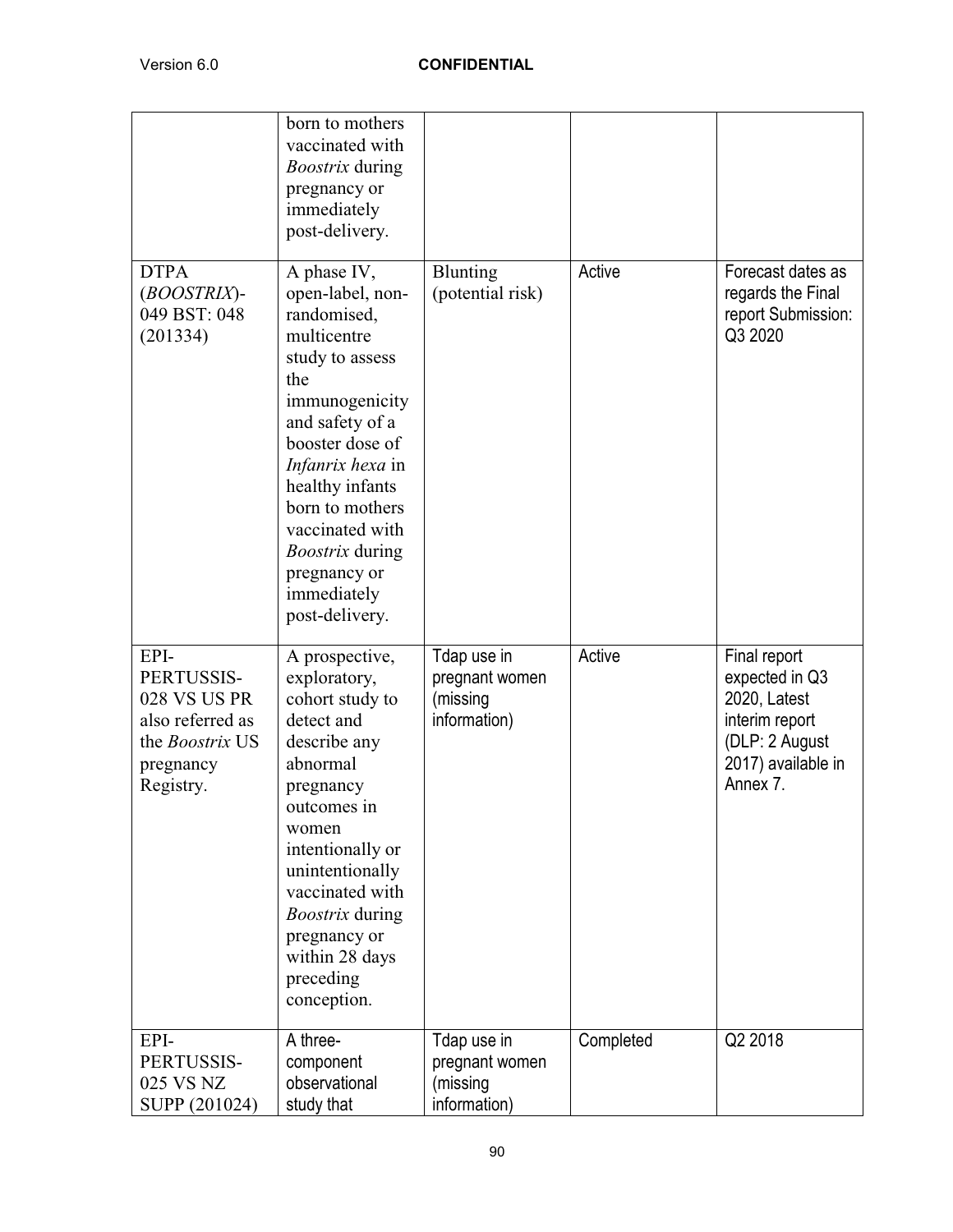| also referred as<br>the Pertussis in<br>Pregnancy<br>Safety (PIPS)<br>study. | collected data<br>prospectively<br>(study component<br>2 and study<br>component 3) and<br>retrospectively<br>(study component<br>1) to assess the<br>safety profile of<br>Boostrix when<br>used during a<br>maternal<br>immunisation<br>program funded by<br>the New Zealand<br>Ministry of Health. |                                                           |           |         |
|------------------------------------------------------------------------------|-----------------------------------------------------------------------------------------------------------------------------------------------------------------------------------------------------------------------------------------------------------------------------------------------------|-----------------------------------------------------------|-----------|---------|
| EPI-<br>PERTUSSIS-<br>037 VS BR<br>(203153)                                  | A post-<br>marketing,<br>observational,<br>retrospective,<br>cohort study to<br>assess the safety<br>of Refortrix<br>(Tdap) when<br>administered<br>during<br>pregnancy in a<br>maternal<br>immunization<br>program in<br>Brazil.                                                                   | Tdap use in<br>pregnant women<br>(missing<br>information) | Completed | Q2 2018 |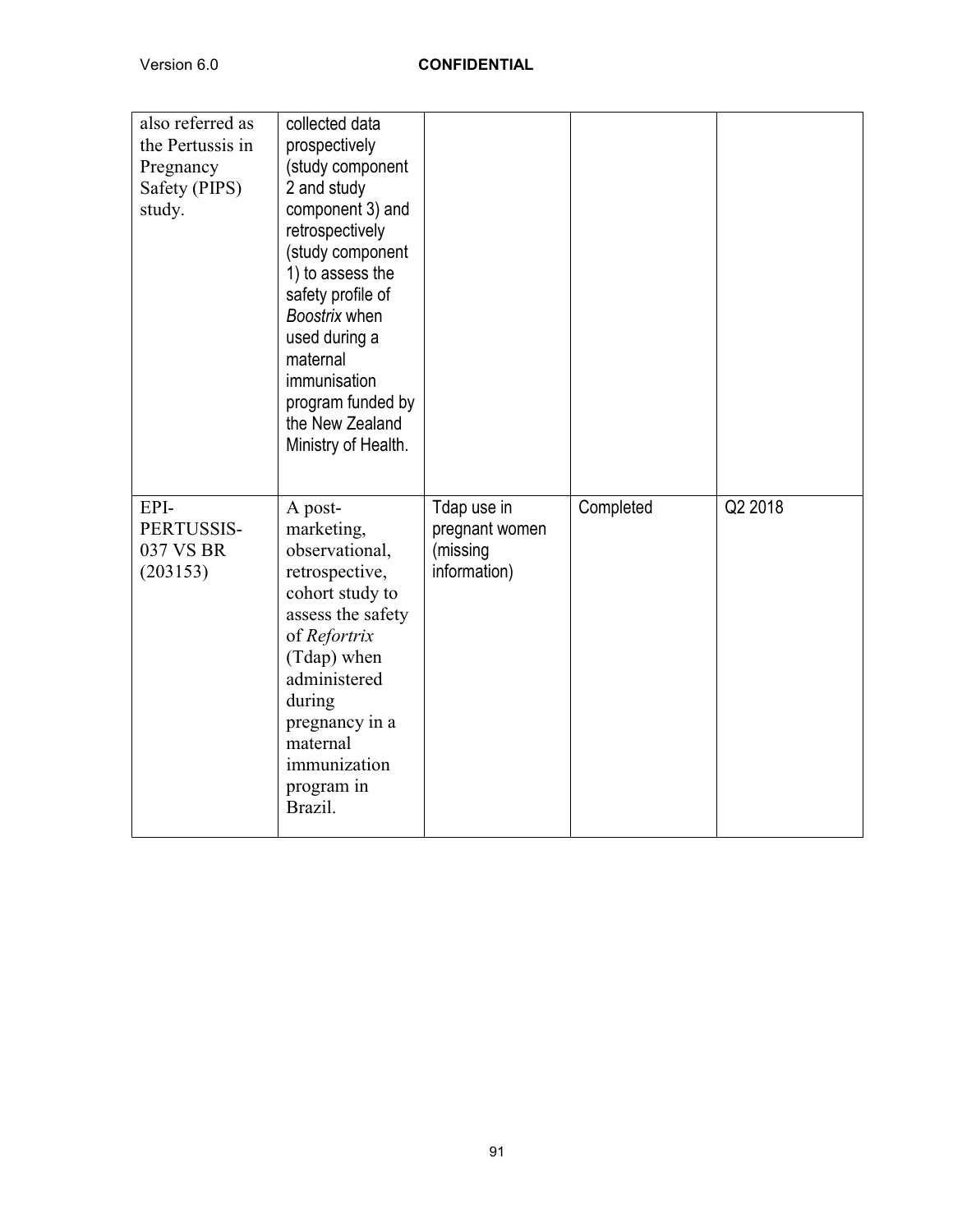## **REFERENCES**

Abu Raya B, Bamberger E, Almog M, Peri R, Srugo I, Kessel A. Immunization of pregnant women against pertussis: the effect of timing on antibody avidity. Vaccine. 2015 Apr 15;33(16):1948-52.

Abu Raya B, Srugo I, Kessel A, Peterman M, Bader D, Gonen R, Bamberger E. The effect of timing of maternal tetanus, diphtheria, and acellular pertussis (Tdap) immunization during pregnancy on newborn pertussis antibody levels - a prospective study. Vaccine. 2014 Oct 7;32(44):5787-93.

Abu Raya B, Srugo I, Kessel A, Peterman M, Bader D, Peri R, Ashtamker N, Gonen R, Bamberger E. The induction of breast milk pertussis specific antibodies following gestational tetanus-diphtheria-acellular pertussis vaccination. Vaccine. 2014b Sep 29;32(43):5632-7.

Acosta AM, DeBolt C, Tasslimi A, Lewis M, Stewart LK, Misegades LK, Messonnier NE, Clark TA, Martin SW, Patel M. Tdap vaccine effectiveness in adolescents during the 2012 Washington state pertussis epidemic. Pediatrics. 2015; 135(6): 981-9.

Advisory Committee on Immunization Practices (ACIP), Meeting of the Centers for Disease Control and Prevention (CDC). June 19-20, 2013. Website .cdc.gov/vaccines/acip/meetings/meetings-info.html (accessed on 28 of August 2013). Website .cdc.gov/vaccines/acip/meetings/slides-jun-2013.html (accessed on 28th of August 2013)

Advisory Committee on Immunization Practices (ACIP), 2012. Updated recommendations for use of tetanus toxoid, reduced diphtheria toxoid, and acellular pertussis vaccine (Tdap) in pregnant women--Advisory Committee on Immunization Practices (ACIP), 2012. MMWR Morb Mortal Wkly Rep. 2013 Feb 22;62(7):131-5. Website : .cdc.gov/vaccines/acip/meetings/downloads/min-archive/min-feb13.pdf (accessed on 28th of August 2013)

American College of Obstetricians and Gynecologists (ACOG). Update on immunization and pregnancy: tetanus, diphtheria, and pertussis vaccination. Committee Opinion No. 566. Obstet Gynecol 2013; 121:1411–4. Reaffirmed 2015. Website: 'internet site'.acog.org/Resources-And-Publications/Committee-Opinions/Committee-on-Obstetric-Practice/Update-on-Immunization-and-Pregnancy-Tetanus-Diphtheria-and-Pertussis-Vaccination. Accessed 1 August 2016

Amirthalingam G, Andrews N, Campbell H, Ribeiro S, Kara E, Donegan K, Fry NK, Miller E, Ramsay M. Effectiveness of maternal pertussis vaccination in England: an observational study. Lancet. 2014 Oct 25;384(9953):1521-8.

Amirthalingam G, Campbell H, Ribeiro S, Fry NK, Ramsay M, Miller E, Andrews N. Sustained Effectiveness of the Maternal Pertussis Immunization Program in England 3 Years Following Introduction. Clin Infect Dis. 2016 Dec 1;63(suppl 4):S236-S243.

Anderson RM, May RM. Immunisation and herd immunity. Lancet 1990;335(8690):641–645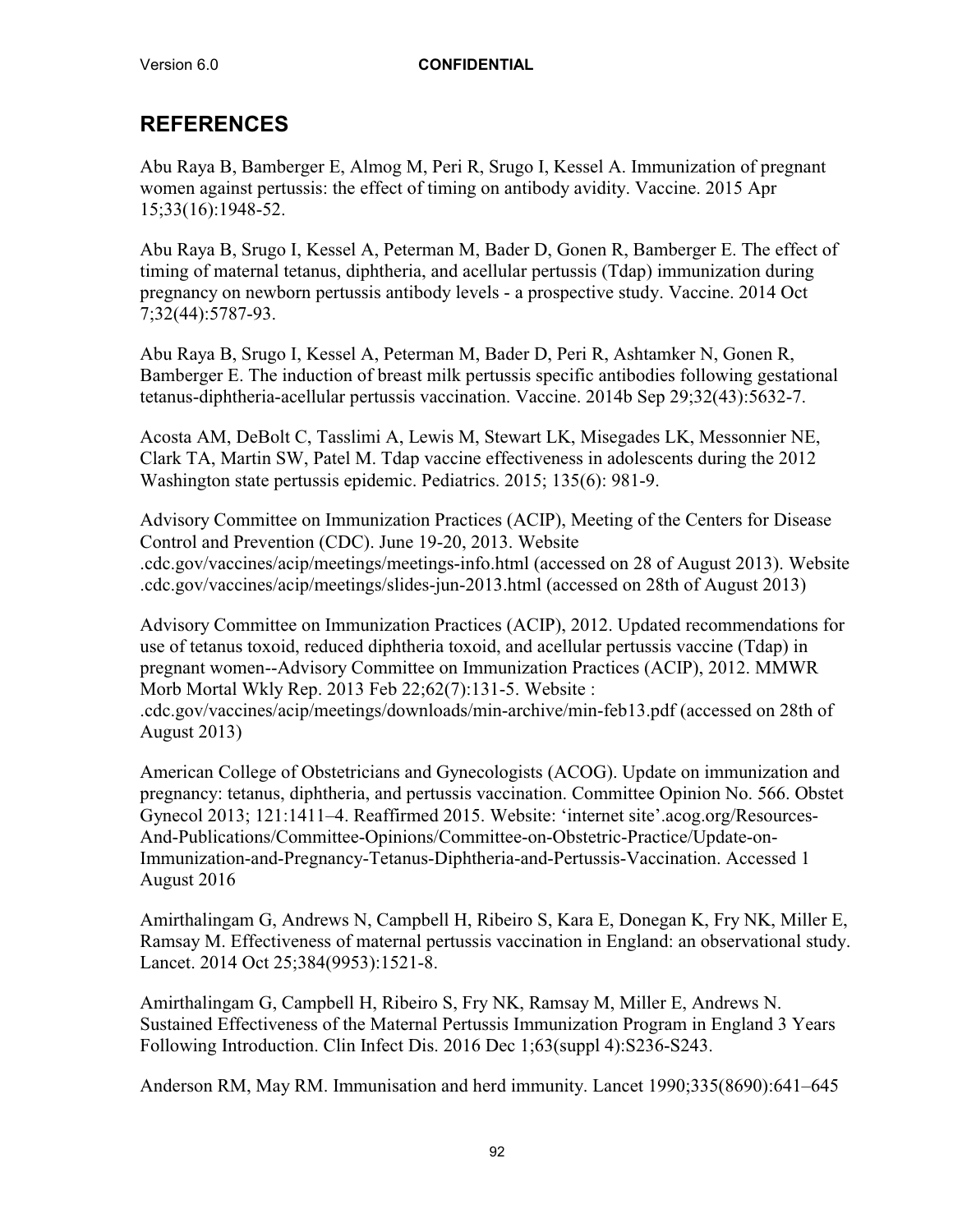Anpassung der Impfempfehlung gegen Pertussis 2013 (AIP). Available at: 'internet site' 'Internet

site'://bag.admin.ch/dam/bag/de/dokumente/mt/infektionskrankheiten/keuchhusten/bagbulletin-anpass-impf-empf-pertussis-jugend-saeug-schwanger.pdf.download.pdf/jugendschwang-etc-d.pdf (accessed Nov 2016)

Augustynowicz E, Lutynska A, Piotrowska A, Paradowska-Stankiewicz I. The safety and effectiveness of vaccination against influenza and pertussis in pregnant women. Przegl Epidemiol. 2017;71(1):55-67.

Australian Technical Advisory Group on Immunisation (ATAGI). In: The Australian Immunisation Handbook 10th edn. 'internet site'.immunise.health.gov.au/internet/immunise/publishing.nsf/Content/Handbook10 home~handbook10part4~handbook10-4-12. Accessed July 2015

Barret AS, Ryan A, Breslin A, Cullen L, Murray A, Grogan J, Bourke S, Cotter S.. Pertussis outbreak in northwest Ireland, January - June 2010. Euro Surveill 2010;15(35):pii=19654.

Baxter R, Bartlett J, Fireman B, Lewis E, Klein NP. Effectiveness of Vaccination During Pregnancy to Prevent Infant Pertussis. Pediatrics. 2017 May;139(5). pii: e20164091.

Bellido-Blasco J, Guiral-Rodrigo S, Míguez-Santiyán A, Salazar-Cifre A, González-Morán F. A case-control study to assess the effectiveness of pertussis vaccination during pregnancy on newborns, Valencian community, Spain, 1 March 2015 to 29 February 2016. Euro Surveill. 2017 Jun 1;22(22). pii: 30545.

Bento AI, King AA, Rohani P. Maternal pertussis immunisation: clinical gains and epidemiological legacy. Euro Surveill. 2017 Apr 13;22(15). pii: 30510. doi:10.2807/1560- 7917.ES.2017.22.15.30510.

Berenson AB, Hirth JM, Rahman M, Laz TH, Rupp RE, Sarpong KO. Maternal and infant outcomes among women vaccinated against pertussis during pregnancy. HumVaccin Immunother. 2016 Mar 22:1-7.

Bethell DB, Hien TT. Chapter 7.11.1: Diphtheria. In: Warrell DA, Cox TM, Firth JD, eds. Oxford Textbook of Medicine. 5th edn. Oxford: Oxford University Press; 2010:453–456.

Bisgard KM, Pascual FB, Ehresmann KR, *et al.*. Infant pertussis: who was the source? Pediatr Infect Dis J 2004;23(11):985–989.

Bleck TP. Clostridium tetani (Tetanus). In: Mandell GL, Bennett JE, Dolin R, eds. Principles and Practice of Infectious Diseases. 6th edn. Philadelphia: Elsevier Churchill Livingstone; 2005:2817–2822.

Bolotin S, Harvill ET, Crowcroft NS. What to do about pertussis vaccines? Linking what we know about pertussis vaccine effectiveness, immunology and disease transmission to create a better vaccine. Pathog Dis. 2015. Nov;73(8):ftv057.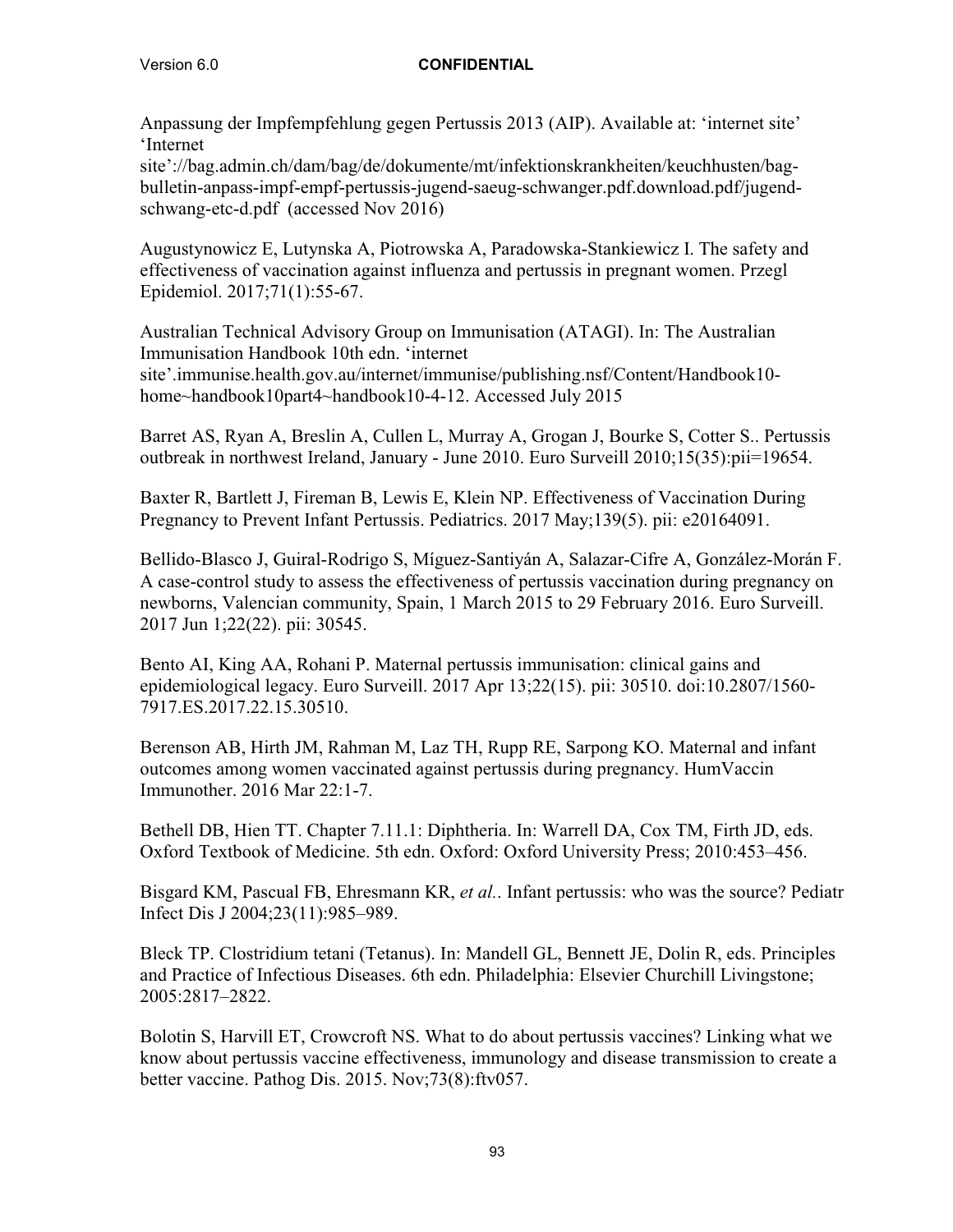Briere EC, Pondo T, Schmidt M, Skoff T, Shang N, Naleway A, Martin S, Jackson ML. Assessment of Tdap Vaccination Effectiveness in Adolescents in Integrated Health-Care Systems. J Adolesc Health. 2018 Mar 15. pii: S1054-139X(18)30005-3.doi: 10.1016/j.jadohealth.2017.12.011

California Department of Public Health (CDPH). Pertussis Report. August 10, 2011. 2011. 'internet site'.cdph.ca.gov/programs/immunize/Documents/PertussisReport2011-08-10.pdf. Accessed 7 February 2013

Cabrera-Maqueda JM, Hernández-Clares R, Baidez-Guerrero AE, Pío-Rendón JIB, Fernández JJM. Optic neuritis in pregnancy after Tdap vaccination: Report of two cases. Clin Neurol Neurosurg. 2017a Sep;160:116-118.

Cabrera-Maqueda JM, Ester BGA, Clares RH, Luna FR, Ana MO, Lallana JM, Fernandez JM. Optic neuritis during pregnancy following TDPA vaccination: Report of two cases. Neurology 2017b: 88 (16).

Caboré RN, Maertens K, Dobly A, Leuridan E, Van Damme P, Huygen K. Influence of maternal vaccination against diphtheria, tetanus, and pertussis on the avidity of infant antibody responses to a pertussis containing vaccine in Belgium. Virulence. 2017 Oct 3;8(7):1245-1254.

Calvert A, Jones CE. Placental transfer of antibody and its relationship to vaccination in pregnancy. Curr Opin Infect Dis. 2017 Jun;30(3):268-273.

Celentano LP, Massari M, Paramatti D, Salmaso S, Tozzi AE; EUVAC-NET Group. Resurgence of pertussis in Europe. Pediatr Infect Dis J 2005;24 (9):761–765.

Centers for Disease Control and Prevention (CDC), 1994. "International Notes Certification of Poliomyelitis Eradication – the Americas, 1994". Morbidity and Mortality Weekly Report (Centers for Disease Control and Prevention) 43 (39): 720–722.

Centers for Disease Control and Prevention (CDC). Chapter 15: Pertussis. In: Atkinson W, Wolfe S, Hamborsky J, eds. Epidemiology and Prevention of Vaccine-Preventable Diseases [Pink Book]. 12th edn. Washington, DC: Public Health Foundation; 2012b:215–232. Website.cdc.gov/vaccines/pubs/pinkbook/downloads/pert.pdf. Accessed February 2013.

Centers for Disease Control and Prevention (CDC). Chapter 17: Poliomyelitis. In: Atkinson W, Wolfe S, Hamborsky J, eds. Epidemiology and Prevention of Vaccine-Preventable Diseases [Pink Book]. 12th edn. Washington, DC: Public Health Foundation; 2012d:249–262.'internet site'.cdc.gov/vaccines/pubs/pinkbook/downloads/polio.pdf. Accessed 7 February 2013

Centers for Disease Control and Prevention (CDC). Chapter 20: Tetanus. In: Atkinson W, Wolfe S, Hamborsky J, eds. Epidemiology and Prevention of Vaccine-Preventable Diseases [Pink Book]. 12th edn. Washington, DC: Public Health Foundation; 2012c:291–300. Website.cdc.gov/vaccines/pubs/pinkbook/downloads/tetanus.pdf. Accessed February 2013.

Centers for Disease Control and Prevention (CDC). Chapter 6: Diphtheria. In: Atkinson W, Wolfe S, Hamborsky J, eds. Epidemiology and Prevention of Vaccine-Preventable Diseases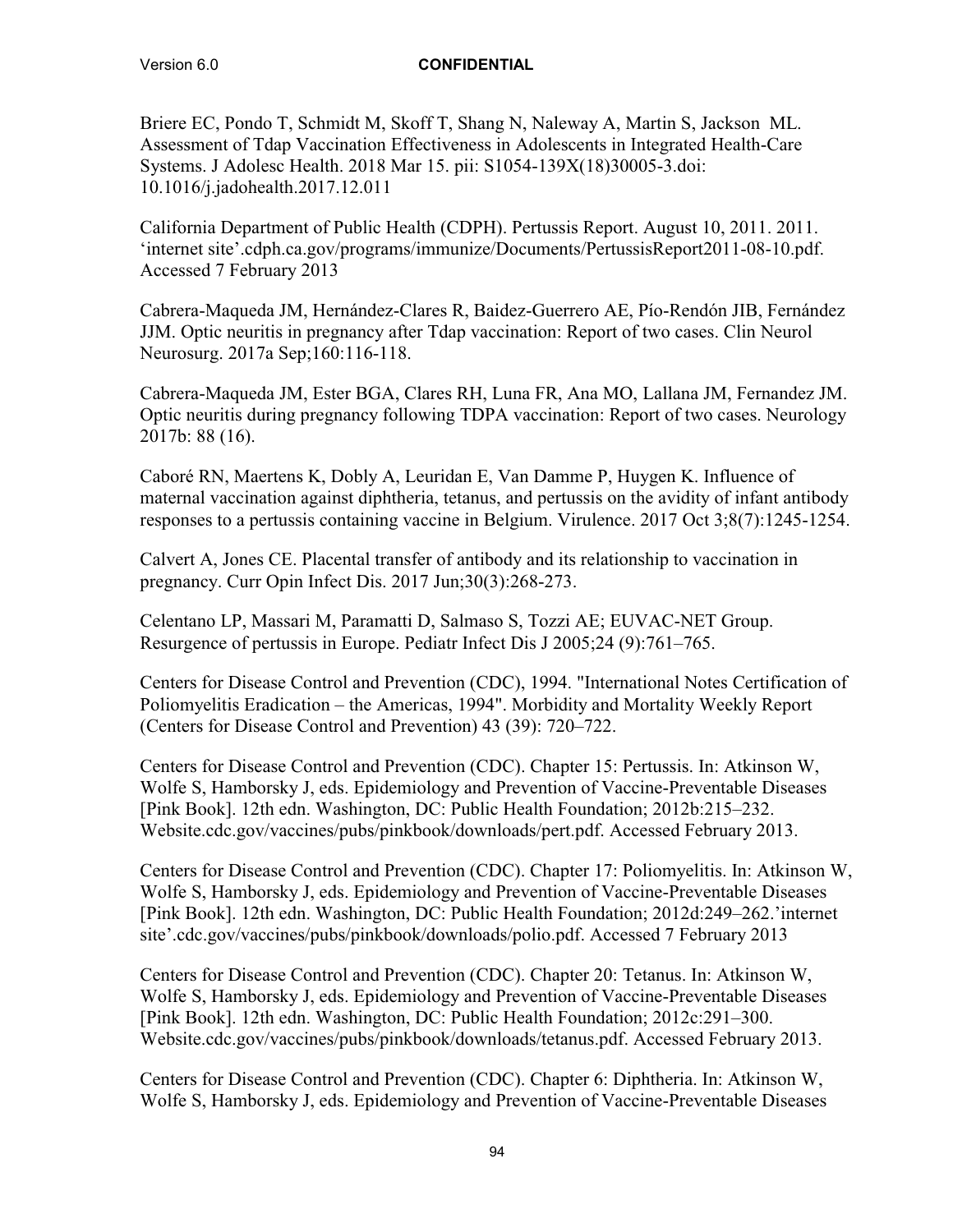[Pink Book]. 12th edn. Washington, DC: Public Health Foundation; 2012a:75–86. Website .cdc.gov/vaccines/pubs/pinkbook/downloads/dip.pdf. Accessed February 2013.

Centers for Disease Control and Prevention (CDC). Updated recommendations for use of tetanus toxoid, reduced diphtheria toxoid and acellular pertussis vaccine (dTpa) in pregnant women and persons who have or anticipate having close contact with an infant aged 12 months - Advisory Committee on Immunization Practices (ACIP), 2011. MMWR Morb Mortal Wkly Rep. 2011 Oct 21;60(41):1424-6

Centers for Disease Control and Prevention (CDC). Updated recommendations for use of tetanus toxoid, reduced diphtheria toxoid, and acellular pertussis vaccine (dTpa) in pregnant women - Advisory Committee on Immunization Practices (ACIP), 2012a. MMWR Morb Mortal Wkly Rep. 2013 Feb 22;62(7):131-5.

Centers for Disease Control and Prevention (CDC). Pertussis vaccination: use of acellular pertussis vaccines among infants and young children. Recommendations of the Advisory Committee on Immunization Practices (ACIP). MMWR 1997;46(No. RR-7):1–25.

Centers for Disease Control and Prevention (CDC). Pertussis treatment , 2012: source Website:.cdc.gov/pertussis/clinical/treatment.html Accessed 20 September 2013

Choi WS, Choi JH, Kwon KT, Seo K, Kim MA, Lee SO, Hong YJ, Lee JS, Song JY, Bang JH, Choi HJ, Choi YH, Lee DG, Cheong HJ; Committee of Adult Immunization; Korean Society of Infectious Diseases.. Revised Adult Immunization Guideline Recommended by the Korean Society of Infectious Diseases, 2014. Infect Chemother 2015; 47: 68–79. DOI: 10.3947/ic.2015.47.1.68.

Choi YH, Campbell H, Amirthalingam G, van Hoek AJ, Miller E. Investigating the pertussis resurgence in England and Wales, and options for future control. BMC Med. 2016 Sep 1;14(1):121.

Clarke KEN. Review of the Epidemiology of Diphteria 2000-2016. World Health Organization. 2017. Website 'Internet site'://who.int/immunization/sage/meetings/2017/april/1 Final report Clarke april3.pdf

Dabrera G, Amirthalingam G, Andrews N, Campbell H, Ribeiro S, Kara E, Fry NK, Ramsay M. A case-control study to estimate the effectiveness of maternal pertussis vaccination in protecting newborn infants in England and Wales, 2012-2013. Clin Infect Dis 2015;60(3):333– 337.

Datwani H, Moro PL, Harrington T, Broder KR. Chorioamnionitis following vaccination in the Vaccine Adverse Event Reporting System. Vaccine. 2015;33(27):3110-3.

de Greeff SC, Mooi FR, Westerhof A, Verbakel JM, Peeters MF, Heuvelman CJ, Notermans DW, Elvers LH, Schellekens JF, de Melker HE. Pertussis disease burden in the household: how to protect young infants. Clin Infect Dis 2010; 50:1339-45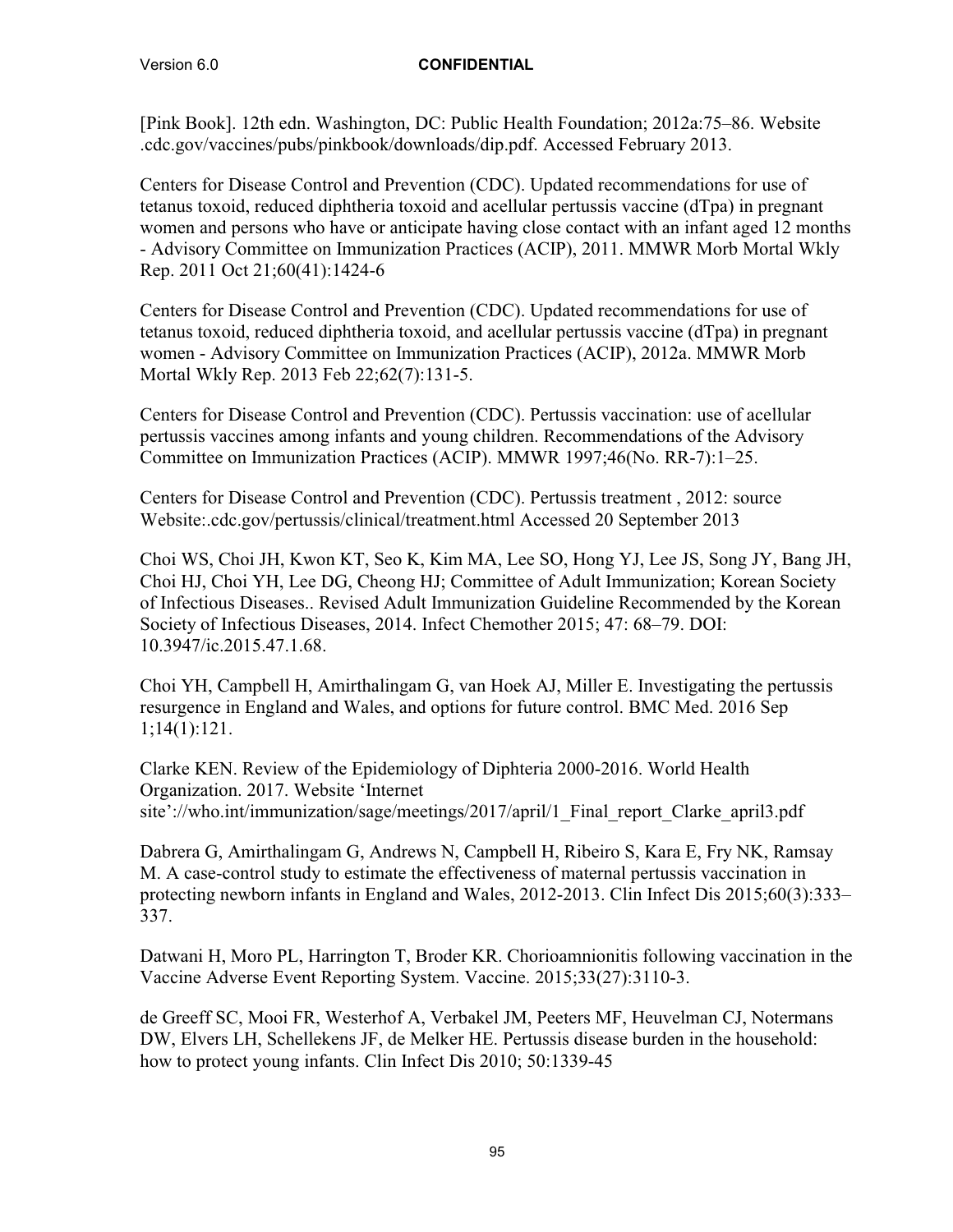DeSilva M, Vazquez-Benitez G, Nordin JD, Lipkind HS, Romitti PA, DeStefano F, Kharbanda EO. Tdap Vaccination During Pregnancy and Microcephaly and Other Structural Birth Defects in Offspring. JAMA. 2016 Nov 1;316(17):1823-1825.

DeSilva M, Vazquez-Benitez G, Nordin JD, Lipkind HS, Klein NP, Cheetham TC, Naleway AL, Hambidge SJ, Lee GM, Jackson ML, McCarthy NL, Kharbanda EO. Maternal Tdap vaccination and risk of infant morbidity. Vaccine. 2017 Jun 22;35(29):3655-3660.

De Schutter S, Maertens K, Baerts L, De Meester I, Van Damme P, Leuridan E. Quantification of vaccine-induced antipertussis toxin secretory IgA antibodies in breast milk: comparison of different vaccination strategies in women. Pediatr Infect Dis J. 2015 Jun;34(6):e149-52.

Domenech de Cellès M, Magpantay FMG, King AA, Rohani P. The impact of past vaccination coverage and immunity on pertussis resurgence. Sci Transl Med. 2018 Mar 28;10(434).

Domenech de Cellès M, Magpantay FM, King AA, Rohani P. The pertussis enigma: reconciling epidemiology, immunology and evolution. Proc Biol Sci. 2016 Jan 13;283(1822).

Donegan K, King B, Bryan P. Safety of pertussis vaccination in pregnant women in UK: observational study. BMJ. 2014 Jul 11;349-355.

Eberhardt CS, Blanchard-Rohner G, Lemaître B, Maternal Immunization Earlier in Pregnancy Maximizes Antibody Transfer and Expected Infant Seropositivity Against Pertussis. Clin Infect Dis. 2016;62(7):829-36.

ECDC (European Center for Disease Prevention and Control). Annual epidemiological report: Reporting on 2010 surveillance data and 2011 epidemic intelligence data, 2012. Website ecdc.europa.eu/en/publications/Publications/Annual-Epidemiological-Report-2012.pdf. Accessed April 2013.

ECDC (European Center for Disease Prevention and Control). annual Epidemiological report for 2015 - Pertussis. Wesite: 'Internet site'://ecdc.europa.eu/sites/portal/files/documents/AER\_for\_2015-pertussis.pdf. Accessed April 2018

ECDC (European Center for Disease Prevention and Control). Vaccination Schedules. Available at: 'internet site' 'Internet site'://vaccineschedule.ecdc.europa.eu/Pages/Scheduler.aspx (accessed Oct 2017)

Edwards KM, Decker MD. Pertussis vaccines. In: Plotkin SL, Orenstein WA, Offit PA, eds. Vaccines. 5th edn. Philadelphia: Saunders Elsevier; 2008:467–517.

El Salvador, Ministry of Health (ESMoH). Immunization program 2016. Available at: 'internet site' 'Internet site'://salud.gob.sv/esquema-nacional-de-vacunacion-el-salvador-2016/ (accessed Oct 2017)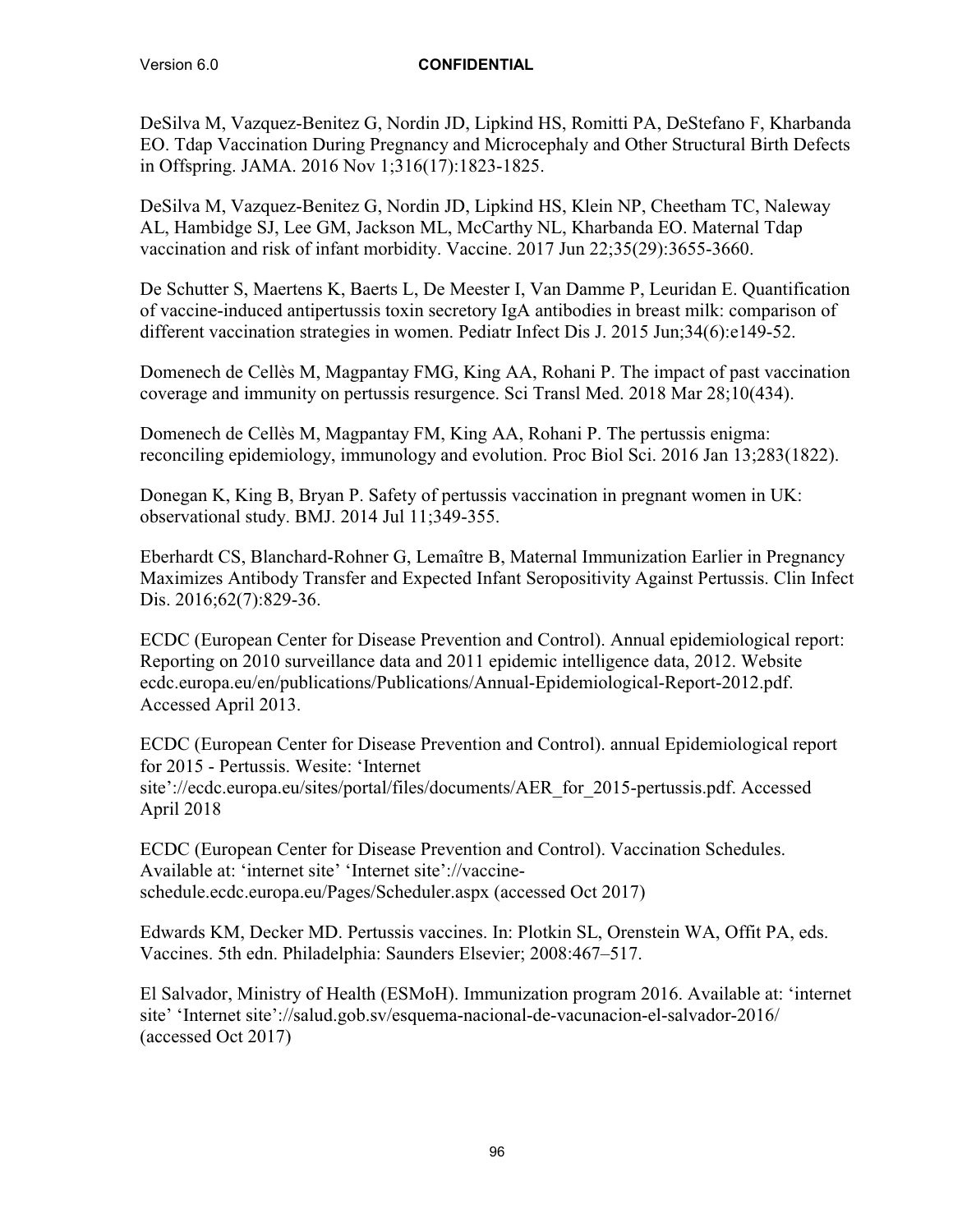European surveillance network for vaccine-preventable diseases (EUVAC.NET). Pertussis surveillance report 2008. 2010. Website .euvac.net/graphics/euvac/pdf/pertussis 2008.pdf. Accessed February 2013.

European surveillance network for vaccine-preventable diseases (EUVAC.NET). Pertussis surveillance annual report 2009. 21 January 2011a. website .euvac.net/graphics/euvac/pdf/pertussis\_2009.pdf. Accessed February 2013.

European surveillance network for vaccine-preventable diseases (EUVAC.NET). Pertussis surveillance report 2010. 2011b. website .euvac.net/graphics/euvac/pdf/pertussis\_2010.pdf. Accessed February 2013.

Fine PE. Herd immunity: history, theory, practice. Epidemiol Rev 1993;15 (2):265–302.

Fisman DN, Tang P, Hauck T, Richardson S, Drews SJ, Low DE, Jamieson F. Pertussis resurgence in Toronto, Canada: a population-based study including test-incidence feedback modeling. BMC Public Health. 2011 Sep 7;11:694.

Fulton TR, Phadke VK, Orenstein WA, Hinman AR, Johnson WD, Omer SB. Protective Effect of Contemporary Pertussis Vaccines: A Systematic Review and Meta-analysis. Clin Infect Dis. 2016;62(9):1100-10.

Furuta M, Sin J, Ng ESW, Wang K.. Efficacy and safety of pertussis vaccination for pregnant women - a systematic review of randomised controlled trials and observational studies. BMC Pregnancy Childbirth. 2017 Nov 22;17(1):390.

Gall SA, Myers J, Pichichero M. Maternal immunization with tetanus-diphtheriapertussis vaccine: effect on maternal and neonatal serum antibody levels. Am J Obstet Gynecol. 2011; 204:334.e1–334.e5.

Gkentzi D, Katsakiori P, Marangos M, Hsia Y, Amirthalingam G, Heath PT, Ladhani S. Maternal vaccination against pertussis: a systematic review of the recent literature. Arch Dis Child Fetal Neonatal Ed. 2017 Sep;102(5):F456-F463.

Global Polio Eradication Initiative (GPEI). History of polio. 2010. 'internet site'.polioeradication.org/Polioandprevention/Historyofpolio.aspx. Accessed 7 February 2013

Golaz A, Hardy IR, Strebel P, *et al*. Epidemic diphtheria in the Newly Independent States of the Former Soviet Union: implications for diphtheria control in the United States. J Infect Dis 2000;181 (Suppl 1):S237–S243.

Greco D, Salmaso S, Mastrantonio P, *et al*. A controlled trial of two acellular vaccines and one whole-cell vaccine against pertussis. N Engl J Med 1996; 334: 341–348.

Greece. Ministry of Health. Adult Vaccination Program 2017 (GMoH). Available at: 'internet site' 'Internet site'://infovac.gr/wp-content/uploads/2016/12/ΕΘΝΙΚΟ-ΠΡΟΓΡΑΜΑ-ΕΜΒΟΛΙΑΣΜΩΝ-ΠΑΙΔΙΩΝ-ΕΦΗΒΩΝ-9Ο7Η465ΦΥΟ-2ΒΦ.pdf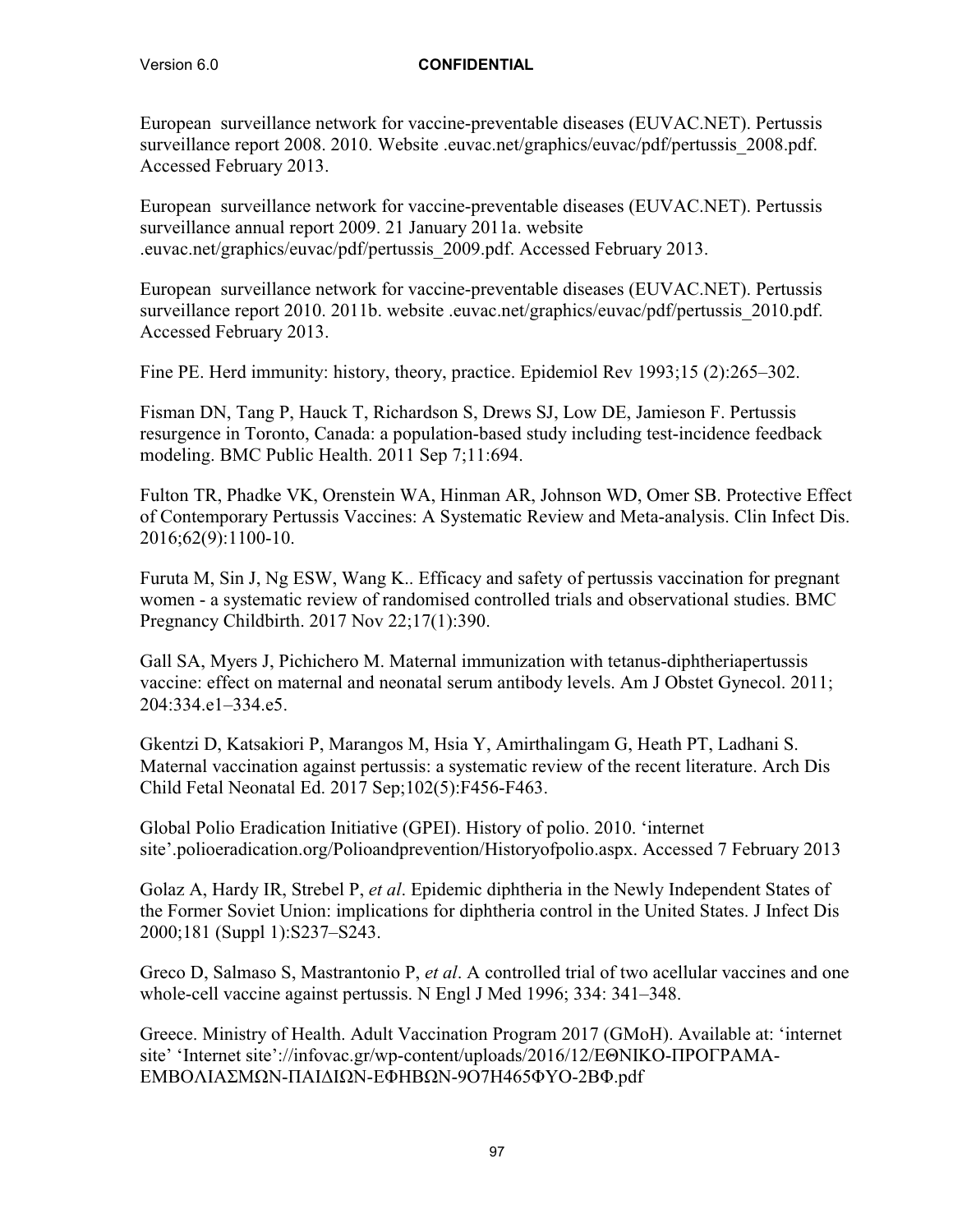Grgic-Vitek M, Klavs I, Kraigher A. Re-emergence of pertussis in Slovenia: time to change immunization policy. Vaccine 2008;26 (15):1874–1878.

Guiso N, Liese J, Plotkin S. The Global Pertussis Initiative: meeting report from the fourth regional roundtable meeting, France, April 14-15, 2010. Hum Vaccin 2011;7(4):481–488.

Hara M, Fukuoka M, Tashiro K, Ozaki I, Ohfuji S, Okada K, Nakano T, Fukushima W, Hirota Y. Pertussis outbreak in university students and evaluation of acellular pertussis vaccine effectiveness in Japan. BMC Infect Dis. 2015 Feb 6;15:45

Hardy-Fairbanks AJ, Pan SJ, Decker MD, Johnson DR, Greenberg DP, Kirkland KB, Talbot EA, Bernstein HH. Immune responses in infants whose mothers received dTpa vaccine during pregnancy. Pediatr Infect Dis J. 2013 Nov;32(11):1257-60.

He Q. *et al.*, on behalf of the European Bordetella expert group (EUpertstrain), the European surveillance network for vaccine-preventable diseases (EUVAC.NET). High heterogeneity in methods used for the laboratory confirmation of pertussis diagnosis among European countries, 2010: integration of epidemiological and laboratory surveillance must include standardisation of methodologies and quality assurance. Euro Surveill. 2012; 17(32): pii=20239 webiste.eurosurveillance.org/ViewArticle.aspx?ArticleId=20239

Health Council of the Netherlands (HCN). Vaccination against pertussis: aims and strategy. The Hague: Health Council of the Netherlands, 2015; publication no. 2015/29. available at: 'internet

site'.gezondheidsraad.nl/sites/default/files/summary\_201529\_vaccinatie\_tegen\_kinkhoest\_doel \_en\_strategie\_0.pdf. Last accessed Dec. 2015.

Health Protection Agency (HPA). Questions and answers - Pertussis vaccination programme for pregnant women. 7 November 2012a. website

.hpa.org.uk/Topics/InfectiousDiseases/InfectionsAZ/WhoopingCough/ImmunisationForPregna ntWomen/whooqandaPertussisVaccinationProgrammeforPregnantWom/Accessed February 2013.

Health Protection Agency (HPA). Whooping cough cases remain high. 21 December 2012b.website.hpa.org.uk/NewsCentre/NationalPressReleases/2012PressReleases/121221Who opingcoughcasesremainhigh/. Accessed February 2013.

Health Protection Surveillance Centre (HPSC). Pertussis (whooping cough) outbreak - update December 2012. 10 December 2012. Website.hpsc.ie/hpsc/News/MainBody,13819,en.html. Accessed February 2013.

Health Service Executive (HSE), Ireland. Whooping cough vaccine for pregnant women. September 2014. 'internet

site'.hse.ie/eng/health/immunisation/hcpinfo/OtherVaccines/pertussis/pertussisengleaf.pdf. Accessed November 2015.

Jackson DW, Rohani P. Perplexities of pertussis: recent global epidemiological trends and their potential causes. Epidemiol Infect. 2014 Apr;142(4):672-84.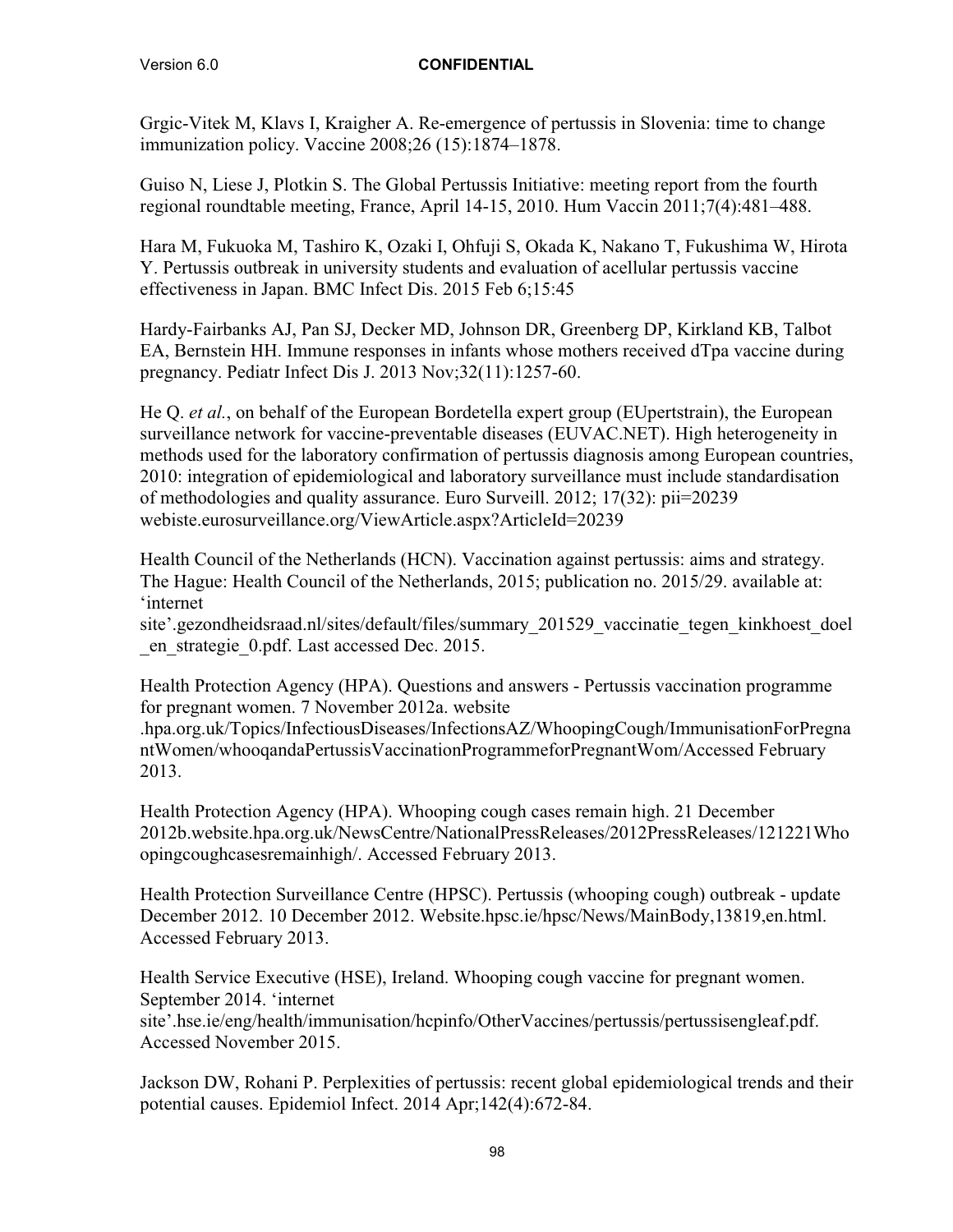Jardine A, Conaty SJ, Lowbridge C, *et al.*. Who gives pertussis to infants? Source of infection for laboratory confirmed cases less than 12 months of age during an epidemic, Sydney, 2009. Commun Dis Intell 2010; 34(2):116–121.

Joint Committee on Vaccination and Immunisation (JCVI). JCVI meeting on pertussis immunization: August 2012. Draft minutes of discussions on the immunization of pregnant women against pertussis. Published 28 September 2012. Website transparency.dh.gov.uk/2012/09/28/jcvi-pertussis/

Kamano H, Mori T, Maeta H, *et al.*. Analysis of Bordetella pertussis agglutinin titers during an outbreak of pertussis at a university in Japan. Jpn J Infect Dis. 2010 ; 63(2):108-12.

Keller-Stanislawski B, Englund JA, Kang G, Mangtani P, Neuzil K, Nohynek H, Pless R, Lambach P, Zuber P. Review safety of immunization during pregnancy: A review of the evidence of selected inactivated and live attenuated vaccines. Vaccine. 2014 Dec 12;32(52):7057-64.

Kharbanda EO, Vazquez-Benitez G, Lipkind HS, Klein NP, Cheetham TC, Naleway A, Omer SB, Hambidge SJ, Lee GM, Jackson ML, McCarthy NL, DeStefano F, Nordin JD. Evaluation of the association of maternal pertussis vaccination with obstetric events and birth outcomes. JAMA. 2014 Nov 12;312(18):1897-904.

Klein NP, Bartlett J, Fireman B, Rowhani-Rahbar A, Baxter R. Comparative effectiveness of acellular versus whole-cell pertussis vaccines in teenagers. Pediatrics. 2013;131(6).

Klein NP, Bartlett J, Fireman B, Baxter R. Waning Tdap Effectiveness in Adolescents. Pediatrics. 2016 Mar;137(3):e20153326.

Koepke R, Eickhoff JC, Ayele RA, Petit AB, Schauer SL, Hopfensperger DJ, Conway JH, Davis JP. Estimating the Effectiveness of Tdap Vaccine for Preventing Pertussis: Evidence of Rapidly Waning Immunity and Differences in Effectiveness by Tdap Brand. J Infect Dis. 2014 Sep 15;210(6):942-53.

Ladhani SN, Andrews NJ, Southern J, Jones CE, Amirthalingam G, Waight PA, England A, Matheson M, Bai X, Findlow H, Burbidge P, Thalasselis V, Hallis B, Goldblatt D, Borrow R, Heath PT, Miller E. Antibody Responses After Primary Immunization in Infants Born to Women Receiving a Pertussis-containing Vaccine During Pregnancy: Single Arm Observational Study With a Historical Comparator. Clin Infect Dis. 2015 Dec 1;61(11):1637- 44.

Layton JB, Butler AM, Li D, Boggess KA, Weber DJ, McGrath LJ, Becker-Dreps S. Prenatal Tdap immunization and risk of maternal and newborn adverse events. Vaccine. 2017 Jul 24;35(33):4072-4078.

Leuridan E. Pertussis vaccination in pregnancy: State of the art. Vaccine. 2017 Aug 16;35(35 Pt A):4453-4456.

Loutan L. Vaccination of the immunocompromised patient. Biologicals 1997; 25:231-236.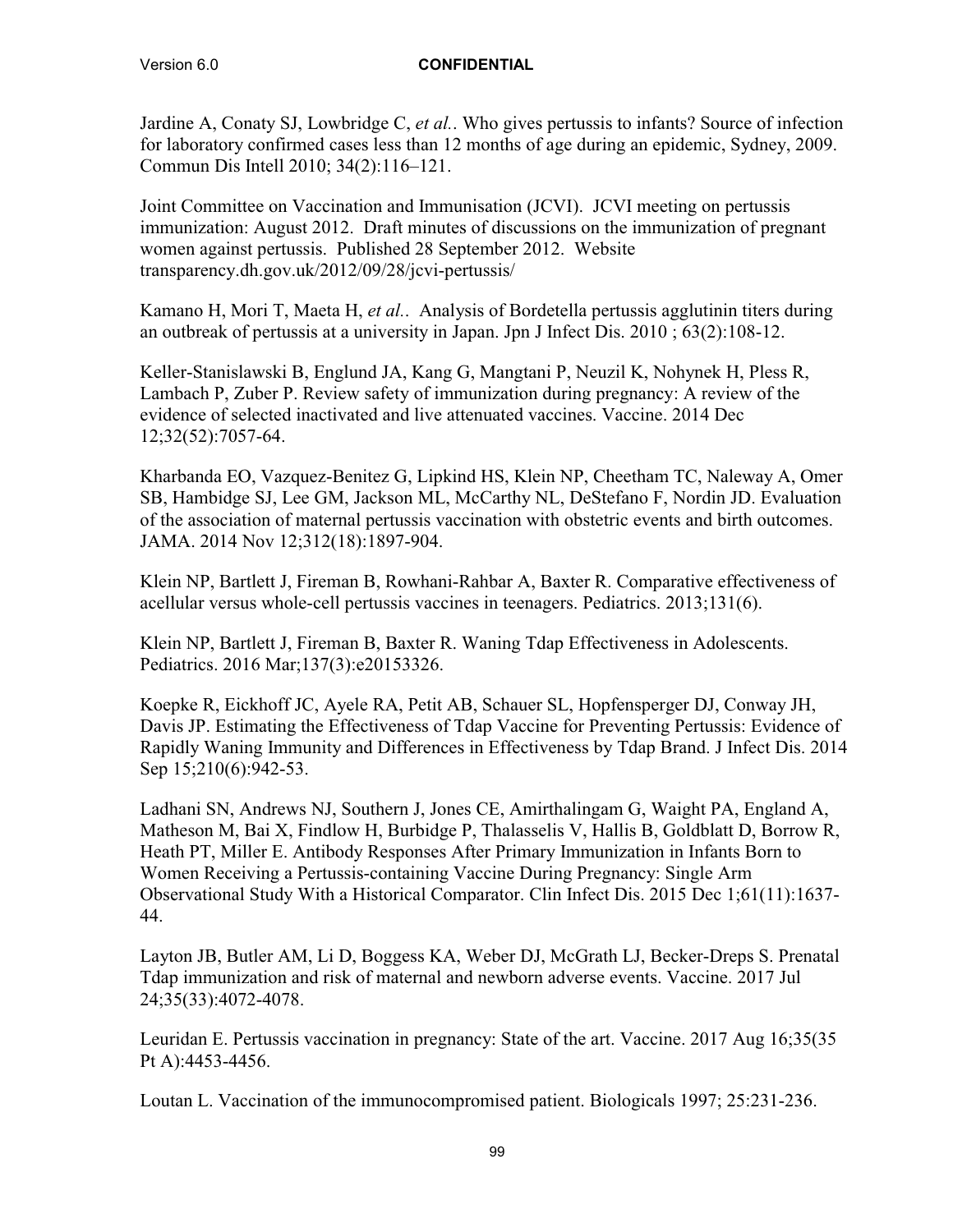Maertens K Caboré RN, Huygen K, Hens N, Van Damme P, Leuridan E, et.al. Pertussis vaccination during pregnancy in Belgium: Results of a prospective controlled cohort study. Vaccine. 2016a; 34(1):142-50.

Maertens K, Caboré RN, Huygen K, Vermeiren S, Hens N, Van Damme P, Leuridan E. Pertussis vaccination during pregnancy in Belgium: Follow-up of infants until 1 month after the fourth infant pertussis vaccination at 15 months of age. Vaccine. 2016b Jun 30;34(31):3613-9. doi: 10.1016/j.vaccine. 2016b. 04.066. Epub 2016 Apr 30.

Maertens K, Burbidge P, van Damme P, Goldblatt D, Leuridan E. Pneumococcal Immune Response in Infants Whose Mothers Received Tdap Vaccination During Pregnancy. Pediatr Infect Dis J. 2017 Dec;36(12):1186-1192.

Manzanares S, Lafuente S, Martí M, *et al.*. Incidence of whooping cough in the city of Barcelona between 1999 and 2011. Enfermedades Infecciosas y Microbiología Clínica 2013; 31 (3): 156-58

Markina SS, Maksimova NM, Vitek CR, *et al.*. Diphtheria in the Russian Federation in the 1990s. J Infect Dis 2000;181(Suppl 1):S27–S34.

McMillan M, Clarke M, Parrella A, Fell DB, Amirthalingam G, Marshall HS. Safety of Tetanus, Diphtheria, and Pertussis Vaccination During Pregnancy: A Systematic Review. Obstet Gynecol. 2017 Mar;129(3):560-573.

Morgan JL, Baggari SR, McIntire DD, Sheffield JS. Pregnancy outcomes after antepartum tetanus, diphtheria, and acellular pertussis vaccination. Obstet Gynecol. 2015;125(6):1433-8.

New Zealand, Ministry of Health (NZMoH). Hospital-based Maternity Events 2007. Wellington: Ministry of Health; 2010: 'internet site'.health.govt.nz/publication/hospital-basedmaternity-events-2007 ; accessed 23 October 2015.

New Zealand, Ministry of Health (NZMoH). Maternity Clinical Indicators 2013. Wellington: Ministry of Health; 2015: 'internet site'.health.govt.nz/publication/new-zealand-maternityclinical-indicators-2013; accessed 23 October 2015.

Minor PD. The polio-eradication programme and issues of the end game. J Gen Virol. 2012 Mar; 93(Pt 3):457-74

MSSSI Spanish Ministry of Health - vaccination programme. Available at: 'internet site'.msssi.gob.es/profesionales/saludPublica/prevPromocion/vacunaciones/docs/Adenda\_TosF erinaEmbarazo.pdf. Accessed August 2015

Munoz FM, Bond NH, Maccato M, Pinell P, Hammill HA, Swamy GK, Walter EB, Jackson LA, Englund JA, Edwards MS, Healy CM, Petrie CR, Ferreira J, Goll JB, Baker CJ. Safety and immunogenicity of tetanus diphtheria and acellular pertussis (Tdap) immunization during pregnancy in mothers and infants: a randomized clinical trial. JAMA. 2014 May 7;311(17):1760-9.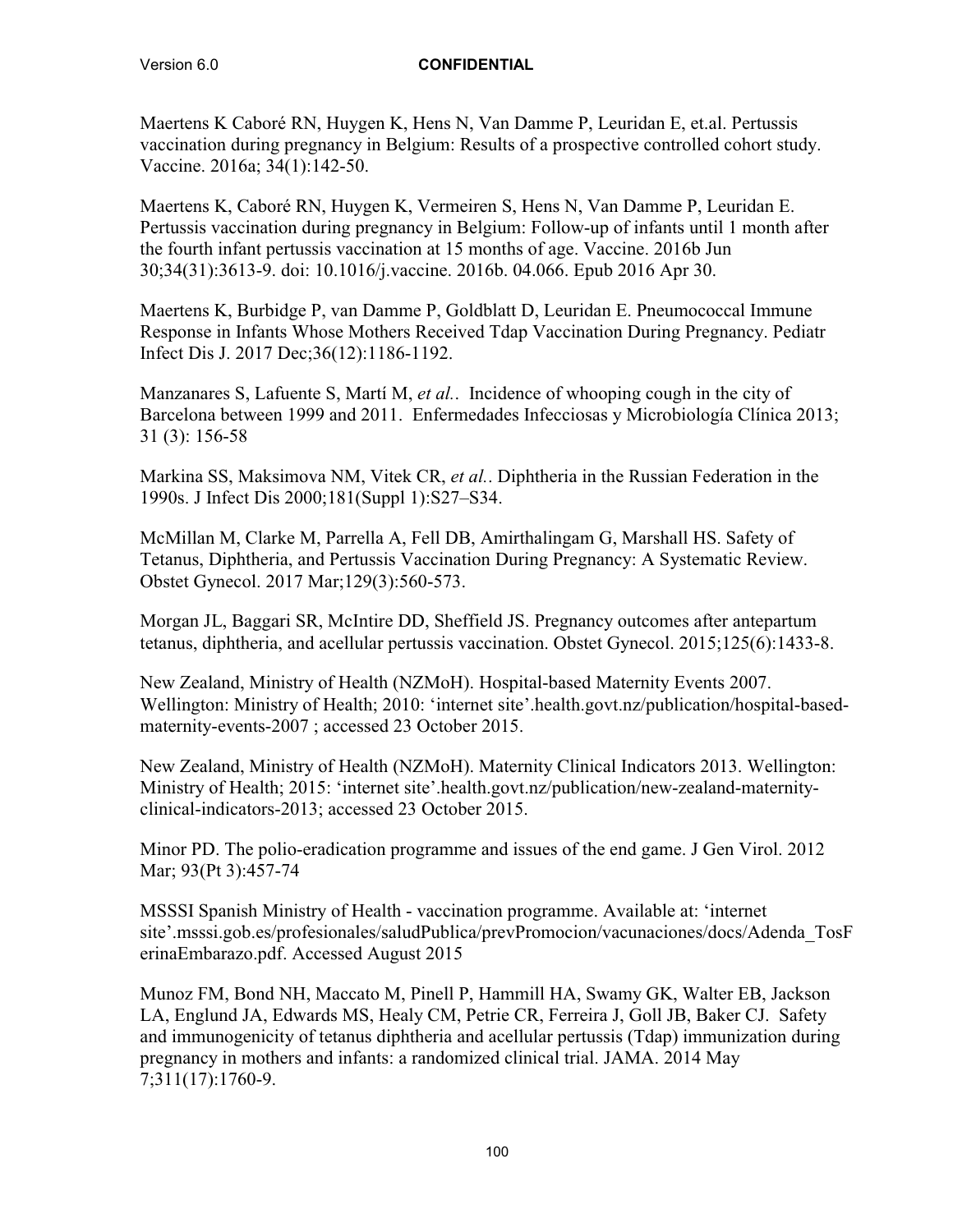Murhekar M. Epidemiology of Diphtheria in India, 1996-2016: Implications for Prevention and Control. Am J Trop Med Hyg. 2017 ;97(2):313-318.

Murphy TV, Slade BA, Broder KR, Kretsinger K, Tiwari T, Joyce PM, Iskander JK, Brown K, Moran JS; Advisory Committee on Immunization Practices (ACIP) Centers for Disease Control and Prevention (CDC).. Prevention of pertussis, tetanus, and diphtheria among pregnant and postpartum women and their infants. Recommendations of the Advisory Committee on Immunization Practices (ACIP). MMWR Recomm Rep 2008;57(RR-4):1–51.

Naidu MA, Muljadi R, Davies-Tuck ML, Wallace EM, Giles ML. The optimal gestation for pertussis vaccination during pregnancy: a prospective cohort study. Am J Obstet Gynecol. 2016 Aug;215(2):237.e1-6. doi: 10.1016/j.ajog.2016.03.002.

Nathanson N, Kew OM. From emergence to eradication: the epidemiology of poliomyelitis deconstructed. Am J Epidemiol 2010;172(11):1213–1229

New Zealand, Ministry of Health (NZMoH). Parents share their experiences of whooping cough. 10 December 2012. 'internet site'.health.govt.nz/news-media/news-items/parents-sharetheirexperiences-whooping-cough. Accessed 7 February 2013.

New Zealand, Pharmaceutical Management Agency (PHARMAC). Decision to amend the diphtheria, pertussis and tetanus vaccine (Boostrix) listing, 12 December 2012. Internet site: pharmac.govt.nz/2012/12/12/; accessed on 27 August 2014.

New Zaeland, Ministry of health (NZMoH). Immunization Handbook 2017. Available at: 'internet site' 'Internet site'://health.govt.nz/system/files/documents/publications/immhandbook-funded-vaccines-for-special-groups-may17.pdf (accessed Sep 2017)

Nilsson L; Lepp T; von Segebaden K; Hallander H; Gustafsson L. Pertussis vaccination in infancy lowers the incidence of pertussis disease and the rate of hospitalisation after one and two doses: Analyses of 10 years of pertussis surveillance. Vaccine. 2012; 30 (21): 3239-47

Palmeira P, Quinello C, Silveira-Lessa AL, Zago CA, Carneiro-Sampaio M. IgG placental transfer in healthy and pathological pregnancies. Clin Dev Immunol. 2012;2012:985646.

Pan American Health Organization (PAHO). Epidemiological Alert. Pertussis (Whooping Cough). 16 November 2012. Website new.paho.org/hq/index.php?option=com\_docman&task=doc\_view&gid=19323&Itemid=. Accessed February 2013.

Philippines. Foundation for Vaccination, Adult Immunization Schedule (AIS) (2015). Available at: 'internet site' 'Internet site'://philvaccine.org/vaccination-schedules/adultimmunization-schedule

Petousis-Harris H, Walls T, Watson D, Paynter J, Graham P, Turner N. Safety of Tdap vaccine in pregnant women: an observational study. BMJ Open. 2016;18;6(4):e010911.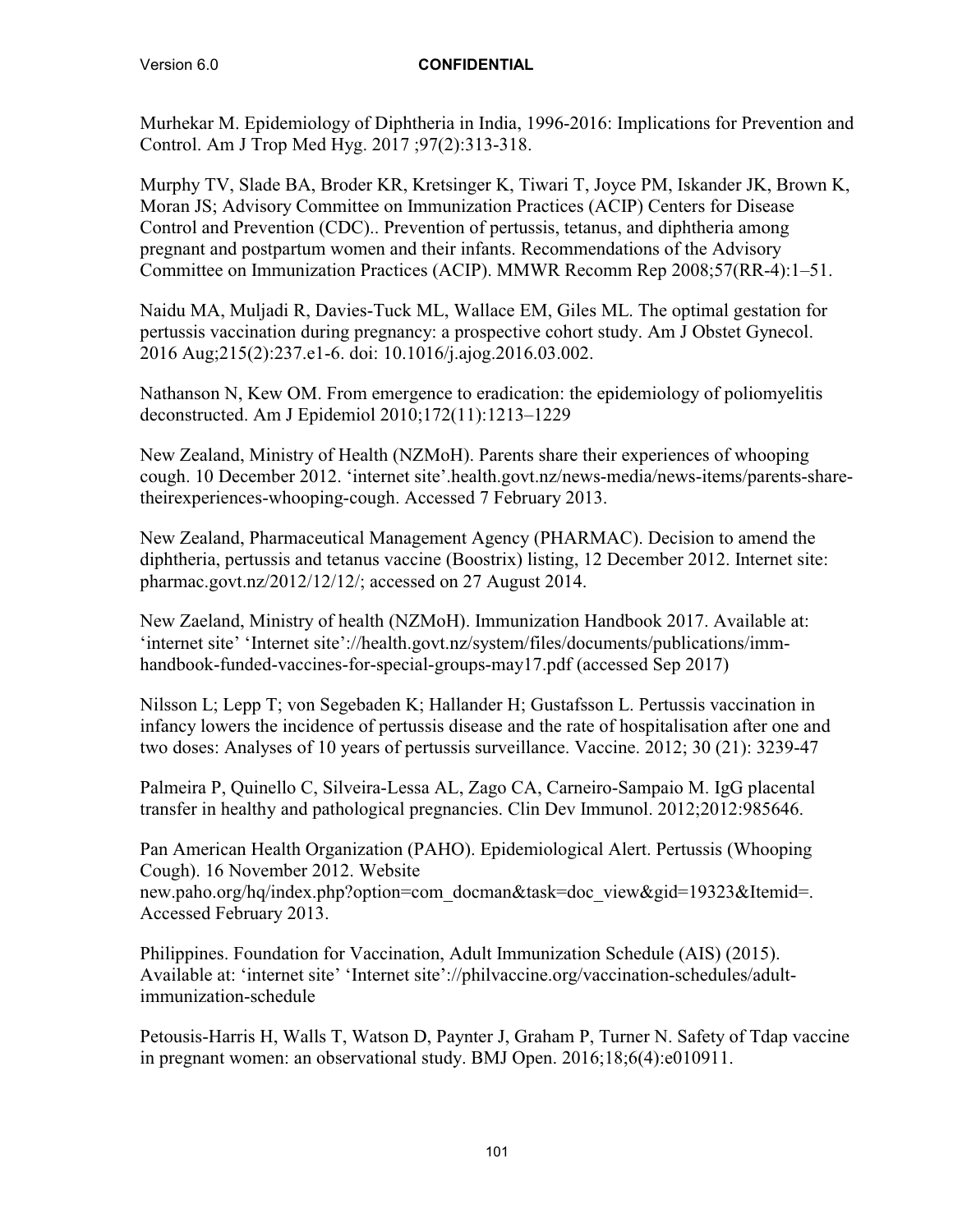Potin M, Fica A, Véliz L, Moreno G, Wilhelm J, Cerda J. Strategies to protect the newborn and infants under 6 months of age against pertussis. Rev Chilena Infectol 2016; 33 (5): 543-546

Public Health Agency of Canada (PHAC). Available at: 'internet site' 'Internet site'://phacaspc.gc.ca/publicat/cig-gci/p04-pertcoqu-eng.php (accessed Nov 2016).

Qatar Ministry of Health. MOPH. Tdap vaccine recommendations for pregnant women. Issued Feb 2017.

Roper K, Surveillance Branch, Office of Health Protection. Outbreak of pertussis, 1 January to 31 March 2009. Commun Dis Intell Q Rep, 2009 ; 33(1):36-7

Sáfadi MAP. Pertussis in young infants: a severe vaccine-preventable disease. Autopsy Case Rep. 2015; 5(2):1-4.

Sala-Farre MR, Arias-Varela C, Recasens-Recasens A, Simó-Sanahuja M, Muñoz-Almagro C, Pérez-Jové J. Pertussis epidemic despite high levels of vaccination coverage with acellular pertussis vaccine. Enferm Infecc Microbiol Clin. 2015 Jan;33(1):27-31.

Salmaso S, Mastrantonio P, Tozzi AE, Stefanelli P, Anemona A, Ciofi degli Atti ML, Giammanco A; Stage III Working Group. Sustained efficacy during the first 6 years of life of 3-component acellular pertussis vaccines administered in infancy: the Italian experience. Pediatrics 2001;108(5):e81

Saul N, Wang K, Bag S, Baldwin H, Alexander K, Chandra M, Thomas J, Quinn H, Sheppeard V, Conaty S. Effectiveness of maternal pertussis vaccination in preventing infection and disease in infants: The NSW Public Health Network case-control study. Vaccine. 2018 Mar 27;36(14):1887-1892.

Schmitt HJ, Schuind A, Knuf M, *et al*. Clinical experience of a tricomponent acellular pertussis vaccine combined with diphtheria and tetanus toxoids for primary vaccination in 22,505 infants. J Pediatr. 1996b;129:695-701.

Schmitt HJ, von Konig CH, Neiss A, *et al*. Efficacy of acellular pertussis vaccine in early childhood after household exposure. JAMA. 1996a;275:37-41.

Shakib JH, Korgenski K, Sheng X, Varner MW, Pavia AT, Byington CL. Tetanus, diphtheria, acellular pertussis vaccine during pregnancy: Pregnancy and infant health outcomes. J Pediatrics. 2013; 163: 5 (1422-1426.e4).

Sin MA, Zenke R, Rönckendorf R, *et al.*. Pertussis outbreak in primary and secondary schools in Ludwigslust, Germany demonstrating the role of waning immunity. Pediatr Infect Dis J 2009;28(3):242–244.

Singapore. Ministry of Health (SMoH). National Adult immunisation schedule – Recommendations for adult vaccinations. MoH Circular 23/2017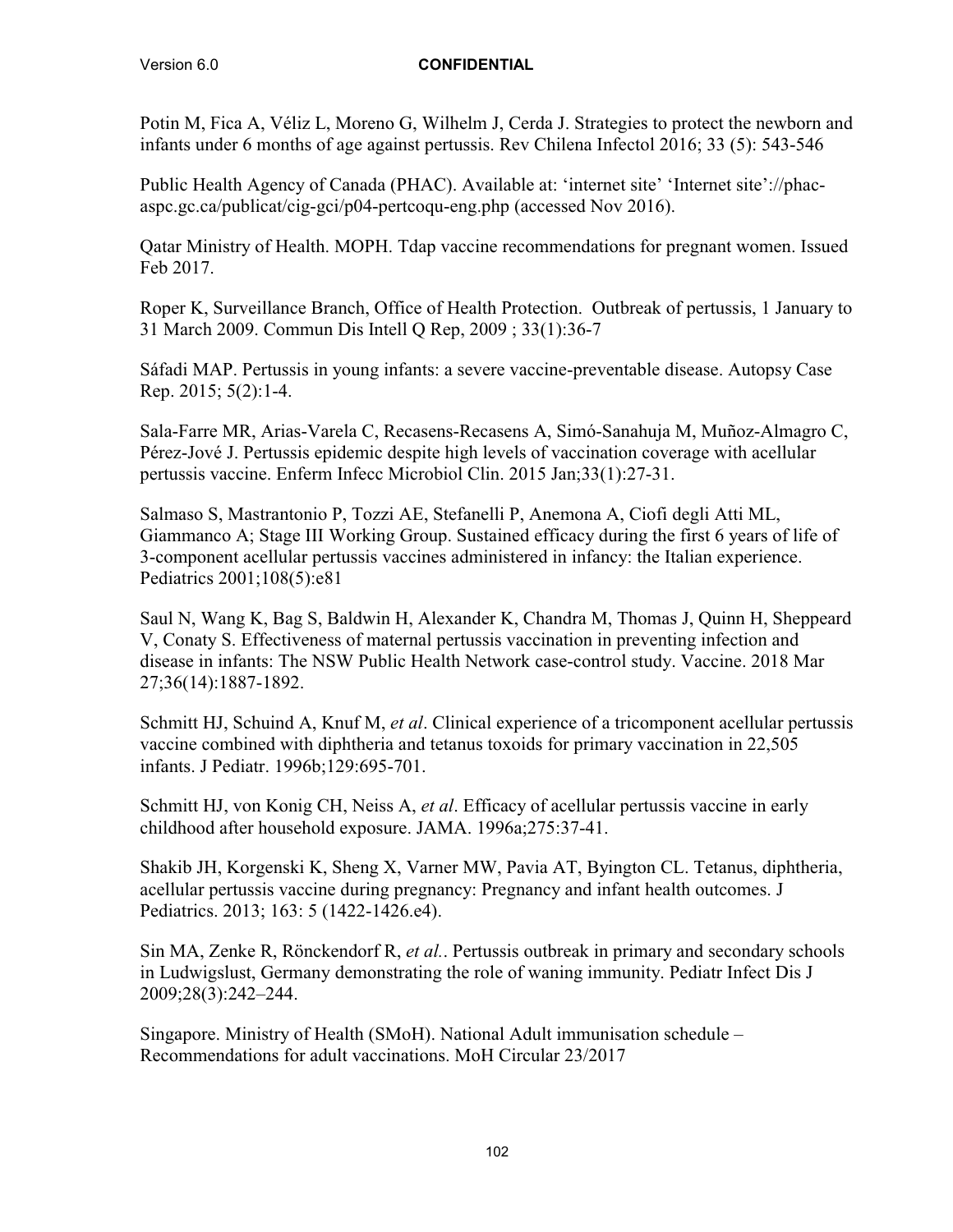Skoff TH, Blain AE, Watt J, Scherzinger K, McMahon M, Zansky SM, Kudish K, Cieslak PR, Lewis M, Shang N, Martin SW. Impact of the US Maternal Tetanus, Diphtheria, and Acellular Pertussis Vaccination Program on Preventing Pertussis in Infants <2 Months of Age: A Case-Control Evaluation. Clin Infect Dis. 2017 Nov 29;65(12):1977-1983.

Slovenia. National Institute of Public Health (NIJZ), Instructions for implementing immunization programe 2017. Available at: 'internet site' 'Internet site'://nijz.si/sites/nijz.si/files/uploaded/navodila\_za\_izvajanje\_ip\_2017.pdf (accessed Oct 2017)

Sukumaran L, McCarthy NL, Kharbanda EO, McNeil MM, Naleway AL, Klein NP, Jackson ML, Hambidge SJ, Lugg MM, Li R, Weintraub ES, Bednarczyk RA, King JP, DeStefano F, Orenstein WA, Omer SB. Association of Tdap Vaccination With Acute Events and Adverse Birth Outcomes Among Pregnant Women With Prior Tetanus-Containing Immunizations. JAMA. 2015a Oct 20;314(15):1581-7.

Sukumaran L, McCarthy NL, Kharbanda EO, Weintraub ES, Vazquez-Benitez G, McNeil MM, Li R, Klein NP, Hambidge SJ, Naleway AL, Lugg MM, Jackson ML, King JP, DeStefano F, Omer SB, Orenstein WA. Safety of Tetanus Toxoid, Reduced Diphtheria Toxoid, and Acellular Pertussis and Influenza Vaccinations in Pregnancy. Obstet Gynecol. 2015b Nov;126(5):1069-74.

Taiwan, Ministry of Health and Welfare (MoHW). Infectious Disease Prevention and Control Group 103. Available at: 'internet site' 'Internet site'://61.57.41.133/downloadfile.aspx?fid=0AF604D3E0C0027A (accessed Sep 2017)

Tan T, Dalby T, Forsyth K, Halperin SA, Heininger U, Hozbor D, *et al.*. Pertussis Across the Globe: Recent Epidemiologic Trends From 2000 to 2013. Pediatr Infect Dis J. 2015;34(9):e222-32.

Tan T, Trindade E, Skowronski D. Epidemiology of pertussis. Pediatr Infect Dis J 2005;24(5 Suppl):S10–S18.

Thwaites CL, Yen LM. Tetanus. In: Warrell DA, Cox TM, Firth JD, eds. Oxford Textbook of Medicine. 5th edn. Oxford: Oxford University Press; 2010:Section 7.6.22.

Udwadia FE. Chapter 7.11.20: Tetanus. In: Warrell DA, Cox TM, Firth JD, eds. Oxford Textbook of Medicine, Volume 1. 4 edn. Oxford: Oxford University Press; 2003:545–551.

Vashishtha VM, Choudhury P, Kalra A, Bose A, Thacker N, Yewale VN, Bansal CP, Mehta PJ; Indian Academy of Pediatrics. Recommended Immunization Schedule for Children Aged 0 through 18 years – India, 2014 and Updates on Immunization. Indian Pediatr. 2014. 51(10):785-800

Vincent M, Rodeghiero C, Eylenbosch R, *et al.*. Pertussis serodiagnosis in Belgium from 1990 to 2009. Clin Vaccine Immunol 2011;18(4):588–594.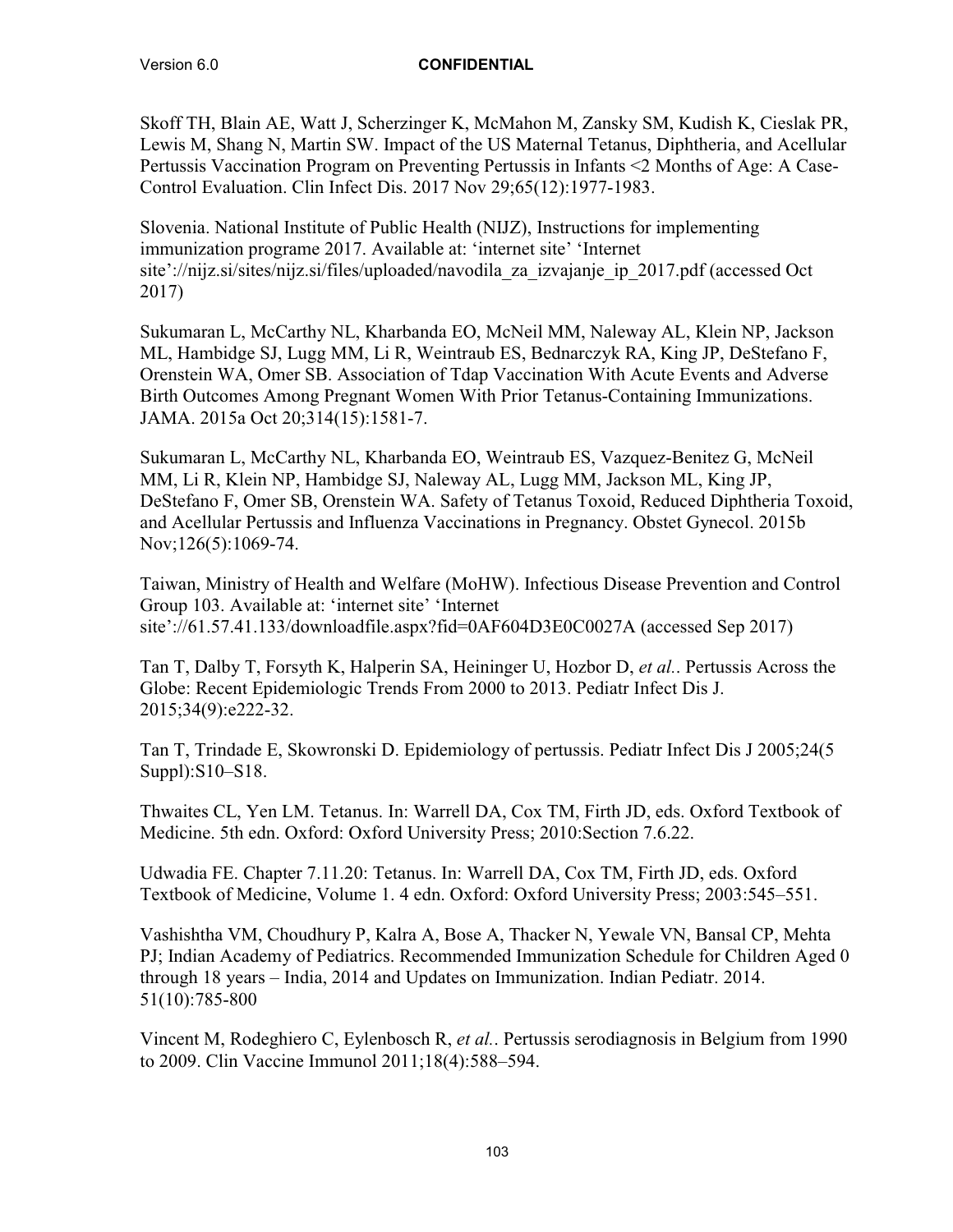Vizzotti C, Neyro S, Katz N, Juárez MV, Perez Carrega ME, Aquino A, Kaski Fullone F. Maternal immunization in Argentina: A storyline from the prospective of a middle income country. Vaccine. 2015; 33(47):6413-9.

Vizzotti C, Juarez MV, Bergel E, Romanin V, Califano G, Sagradini S, Rancaño C, Aquino A, Libster R, Polack FP, Manzur J. Impact of a maternal immunization program against pertussis in a developing country. Vaccine. 2016 Dec 7;34(50):6223-6228.

Von König CH, Halperin S, Riffelmann M, Guiso N. Pertussis of adults and infants. Lancet Infect Dis 2002;2(12):744–750.

Walls T, Graham P, Petousis-Harris H, Hill L, Austin N. Infant outcomes after exposure to Tdap vaccine in pregnancy: an observational study. BMJ Open. 2016 Jan 6;6(1):e009536.

Wanlapakorn N, Maertens K, Chaithongwongwatthana S, Srimuan D, Suratannon N, Vongpunsawad S, Mai Phuong Tran T, Hens N, Van Damme P, Locht C, Poovorawan Y, Leuridan E. Assessing the reactogenicity of Tdap vaccine administered during pregnancy and antibodies to Bordetella pertussis antigens in maternal and cord sera of Thai women. Vaccine. 2018 Mar 7;36(11):1453-1459.

Ward JI, Cherry JD, Chang SJ, *et al*. Efficacy of an acellular pertussis vaccine among adolescents and adults. N. Engl. J. Med. 2005;353:1555-1563.

Wassilak SGF, Roper MH, Kretsinger K, Orenstein WA. Tetanus toxoid. In: Plotkin SA, Orenstein WA, Offit PA, eds. Vaccines. 5th edn. Philadelphia: Saunders Elsevier; 2008:805– 839.

Wharton M, Vitek CR. Diphtheria toxoid. In: Plotkin SA, Orenstein WA, eds. Vaccines. 4th ed. Philadelphia: Saunders, 2008: pgs 211-228

Wiley KE, Zuo Y, Macartney KK, McIntyre PB. Sources of pertussis infection in young infants: a review of key evidence informing targeting of the cocoon strategy. Vaccine 2013; 31:618-25.

Winter K, Cherry JD, Harriman K. Effectiveness of Prenatal Tetanus, Diphtheria, and Acellular Pertussis Vaccination on Pertussis Severity in Infants. Clin Infect Dis. 2017a Jan 1;64(1):9-14.

Winter K, Nickell S, Powell M, Harriman K. Effectiveness of Prenatal Versus Postpartum Tetanus, Diphtheria, and Acellular Pertussis Vaccination in Preventing Infant Pertussis. Clin Infect Dis. 2017b Jan 1;64(1):3-8.

World Health Organisation (WHO) 2015b. "Polio case count" Retrieved 2015-10-31.

World Health Organization (WHO). Media centre. Poliomyelitis; fact sheets. 2018e. Website 'Internet site'://who.int/mediacentre/factsheets/fs114/en/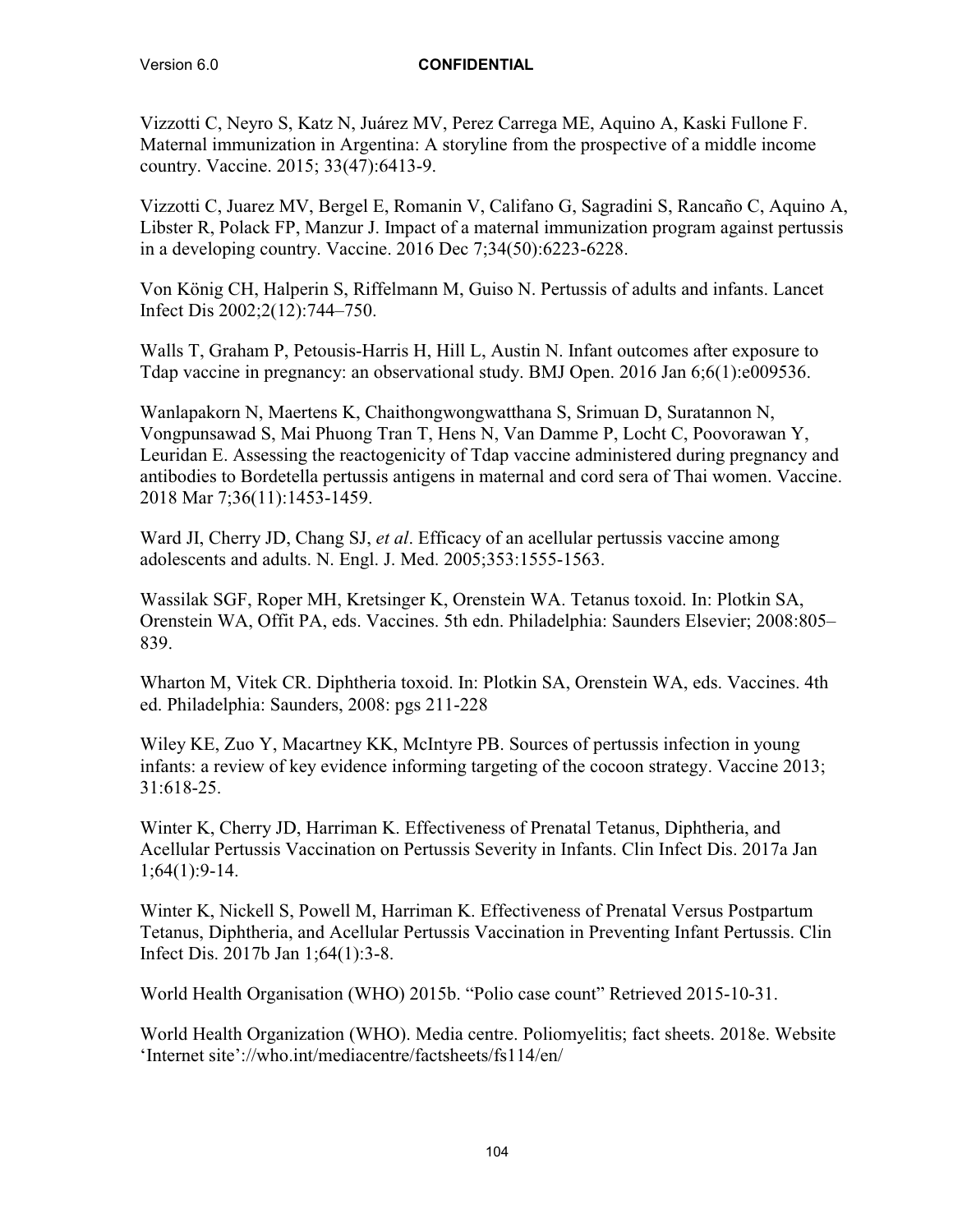World Health Organization (WHO). Summary of WHO Position Paper on Diphtheria Vaccines. August 2017a. Available at: 'internet site'://apps.who.int/immunization/policy/position\_papers/diphtheria\_summary.pdf

World Health Organization (WHO). Summary of WHO Position Paper on Tetanus Vaccines. February 2017b. Available at: 'internet site':// apps.who.int/iris/bitstream/handle/10665/254582/WER9206.pdf;jsessionid=CDAF6411D8D5 E002783BBCDC4AB0FCE4?sequence=1. Accessed on April 2018.

World Health Organization (WHO). 2017c. Immunization, Vaccines and Biologicals, Vaccine and Disease, Tetanus. 'internet site'://apps.who.int.who.int/immunization/diseases/tetanus/en/. Accessed on 16 April 2018.

World Health Organization (WHO). 2017d. Immunization, Vaccines and Biologicals, Vaccine and Disease, Diptheria. 'internet site''Internet site'://who.int/immunization/diseases/diphtheria/en/. Accessed on April 2018.

World Health Organization ( WHO). Immunization, Vaccines and Biologicals. Diphtheria; surveillance and burden. 2017e. Website 'Internet site'://who.int/immunization/monitoring\_surveillance/burden/diphtheria/en/. Accessed: April 2018.

World Health Organization (WHO), United Nations Children's Fund (UNICEF). WHO/UNICEF coverage estimates for 1980-2010, as of July 2012. October 2012. Website:.who.int/immunization\_monitoring/data/coverage\_estimates\_series.xls. Accessed February 2013.

World Health Organization (WHO), Position paper on Pertussis vaccines; September 2015.Wkly Epidemiol Rec. 2015a Aug 28;90(35):433-58.

World Health Organization (WHO). Pertussis vaccines: WHO position paper. Wkly Epidemiol Rec 2010a;85(40):385–400.

World Health Organization (WHO). Polio vaccines and polio immunization in the preeradication era: WHO position paper. Wkly Epidemiol Rec 2010b;85(23):213–228

World Health Organization (WHO). Global Immunization data. October 2012a. Website.who.int/immunization\_monitoring/Global\_Immunization\_Data.pdf. Accessed July 2016.

World Health Organization (WHO). WHO vaccine-preventable diseases: monitoring system - 2012 global summary. Disease incidence. 2012b. Website apps.who.int/immunization\_monitoring/en/globalsummary/timeseries/tsincidenceper.htm. Accessed February 2013.

World Health Organization (WHO). WHO Vaccine Preventable Diseases Monitoring System. Immunization schedules by antigen. 28 February 2018a. Website apps. 'Internet site'://apps.who.int/immunization\_monitoring/globalsummary/schedules. Accessed April 2018.